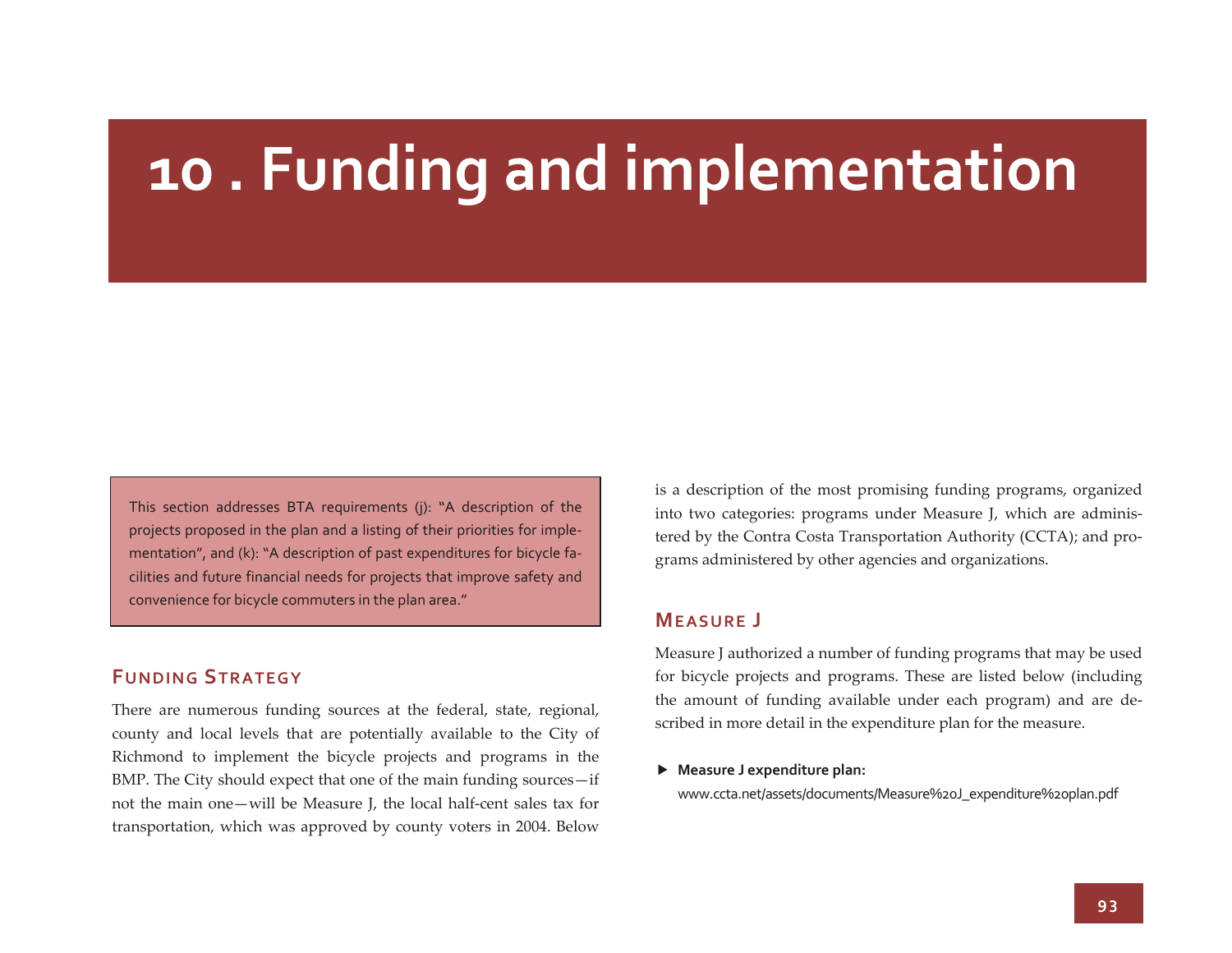# **Pedestrian, Bicycle and Trail Facilities** (\$23.3 million)

This is the single most important source of funds for bicycle projects under Measure J. It amounts to \$23.3 million, or 1.5 percen<sup>t</sup> of the total revenue authorized by Measure J, over 25 years. Two‐thirds of the funds, or \$15.5 million, are to "complete projects in the Countywide Bicycle and Pedestrian Plan." The remaining one‐third (\$7.8 million) is "to be allocated to the EBRPD for the development and rehabilitation of paved regional trails."

### **Local Streets and Road Maintenance**

According to the expenditure plan, funds under this program "may be used for any transportation purpose eligible under the Act …. Pede‐ strian and bicycle facilities are an important par<sup>t</sup> of the regional trans‐ portation system. Moreover, as appropriate, components for routine accommodation of bicycle and pedestrian travel shall be incorporated as par<sup>t</sup> of construction projects."

# **Contra Costa Transportation for Livable Communities (CC‐TLC)** (\$77.5 million)

From the expenditure plan: "The CC‐TLC Program is intended to support local efforts to achieve more compact, mixed-use development, and development that is pedestrian‐friendly or linked into the overall transit system. The program will fund specific transportation projects that: (a) facilitate, support and/or catalyze developments, especially affordable housing, transit‐oriented or mixed‐use develop‐ ment, or (b) encourage the use of alternatives to the single occupan<sup>t</sup> vehicle and promote walking, bicycling and/or transit usage. Typical investments include pedestrian, bicycle, and streetscape facilities, traf‐ fic calming and transit access improvements. Both planning grants

and specific transportation capital projects may receive funding under this program…."

# **Commute Alternatives** (\$15.5 million)

"This program will provide and promote alternatives to commuting in single occupan<sup>t</sup> vehicles, including carpools, vanpools and transit. Eligible types of projects may include but are not limited to: parking facilities, carpooling, vanpooling, transit, bicycle and pedestrian facilities (including sidewalks, lockers, racks, etc.), Guaranteed Ride Home, congestion mitigation programs, SchoolPool, and clean fuel vehicle projects."

# **Major Streets: Traffic Flow, Safety, and Capacity Improvements** (\$62.3 million)

Funds under this source will be available to all local jurisdictions for "Improvements to major thoroughfares including but not limited to installation of bike facilities, traffic signals, widening, traffic calming and pedestrian safety improvements, shoulders, sidewalks, curbs and gutters, bus transit facility enhancements such as bus turnouts and passenger amenities."

# **Additional Funding for Livable Communities** (\$6.2 million)

"This program will provide additional funding for West County to supplement the overall Transportation for Livable Communities Program, with specific projects to be identified by WCCTAC." WCCTAC represents West County jurisdictions, including the City of Richmond.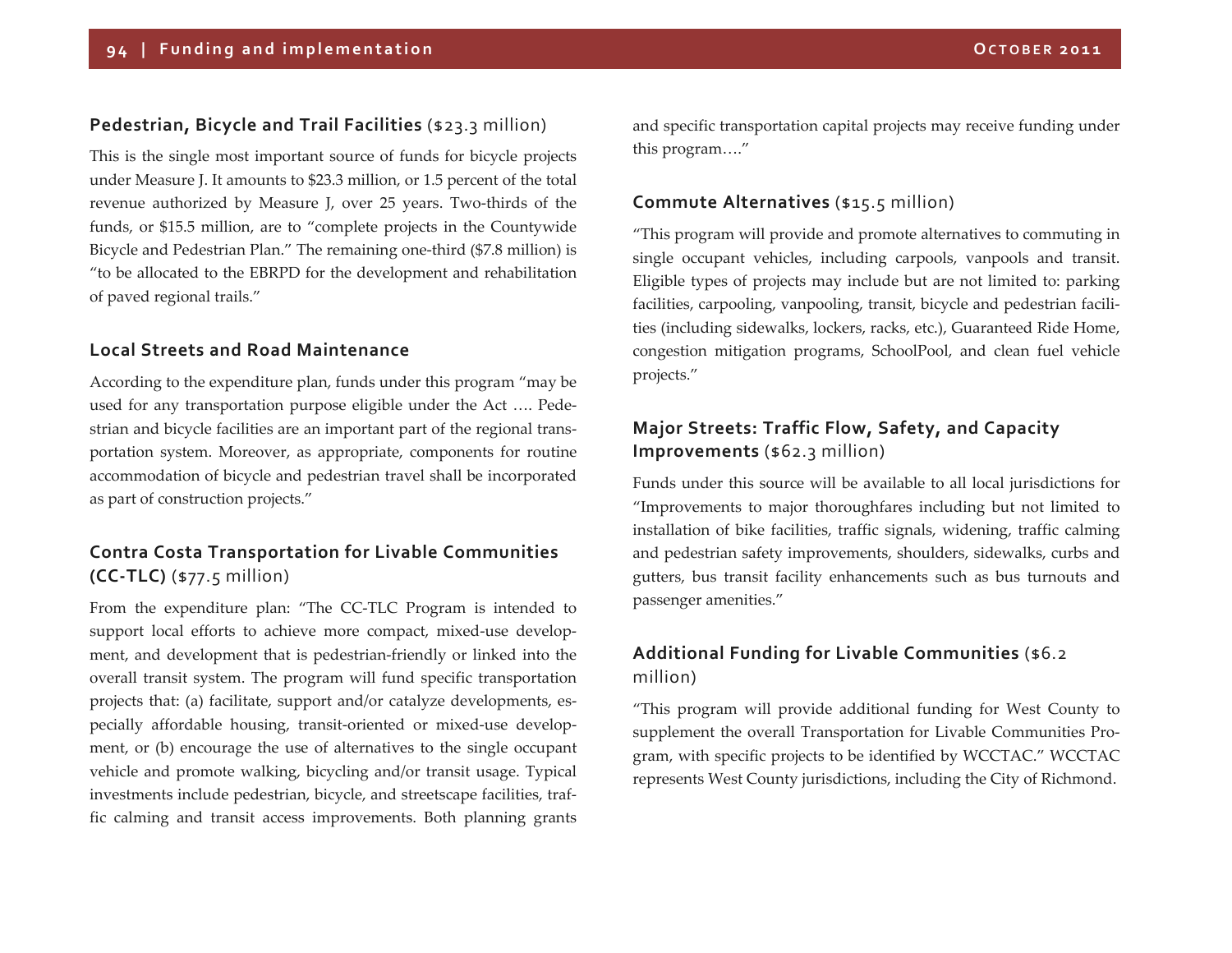# **Additional Pedestrian, Bicycle and Trail Facilities** (\$0.6 million)

West Contra Costa Transportation Advisory Committee (WCCTAC) will propose programming these funds for additional trail/pedestrian/bicycle capital projects, and/or facility maintenance in West County."

# **Eligible project types under Measure <sup>J</sup> funding sources**

### **Pedestrian, Bicycle and Trail Facilities**

- Pedestrian, bicycle and trail facilities that "complete projects in the Countywide Bicycle and Pedestrian Plan"
- Development and rehabilitation of paved EBRPD trails, to be spen<sup>t</sup> equally in each subregion

#### **Local Streets and Road Maintenance**

• Generally any transportation purpose, including pedestrian and bicycle facilities

#### **Contra Costa Transportation for Livable Communities**

- Transportation projects that: (a) facilitate, suppor<sup>t</sup> and/or catalyze developments, especially affordable housing, transit‐oriented or mixed‐ use development, or (b) encourage the use of alternatives to the single occupan<sup>t</sup> vehicle and promote walking, bicycling and/or transit usage
- Examples: pedestrian, bicycle, streetscape facilities, traffic calming and transit access improvements
- Both planning and capital projects

#### **Commute Alternatives**

- **•** Alternatives to commuting in single occupan<sup>t</sup> vehicles
- **•** Examples: parking facilities; carpooling; vanpooling; transit, bicycle and pedestrian facilities; Guaranteed Ride Home; congestion mitigation programs; SchoolPool; and clean fuel vehicle projects

**Major Streets: Traffic Flow, Safety, and Capacity Improvements**

- Improvements to major thoroughfares
- Examples: traffic signals; widening; traffic calming and pedestrian safety improvements; bike facilities; shoulders; sidewalks; curbs and gutters; and bus transit facility enhancements

#### **Additional Funding for Livable Communities**

• Same as under Transportation for Livable Communities (see above), but only in West County

#### **Additional Pedestrian, Bicycle and Trail Facilities**

- Pedestrian, bicycle and trail facilities in West County
- Both capital and maintenance projects

# **OTHER FUNDING SOURCES**

Below is <sup>a</sup> list of funding programs besides Measure J that routinely fund the development of bicycle facilities and programs in cities throughout the Bay Area. The first five are administered by MTC while the rest are administered by other agencies and organizations, as described below. It should be kept in mind that most of these sources are highly competitive and require the preparation of exten‐ sive and time‐consuming applications.

# **Regional Bikeway Network Program**

MTC's "Regional Bicycle Plan for the San Francisco Bay Area" desig‐ nates a regional bikeway network covering approximately 2,140 miles throughout the nine Bay Area counties. MTC has pledged \$1 billion to fully fund this regional bikeway network (with the exception of links on toll bridges) and will create <sup>a</sup> funding program with the intention of completing construction of the network by 2035. This program will replace the expired Regional Bicycle and Pedestrian Program.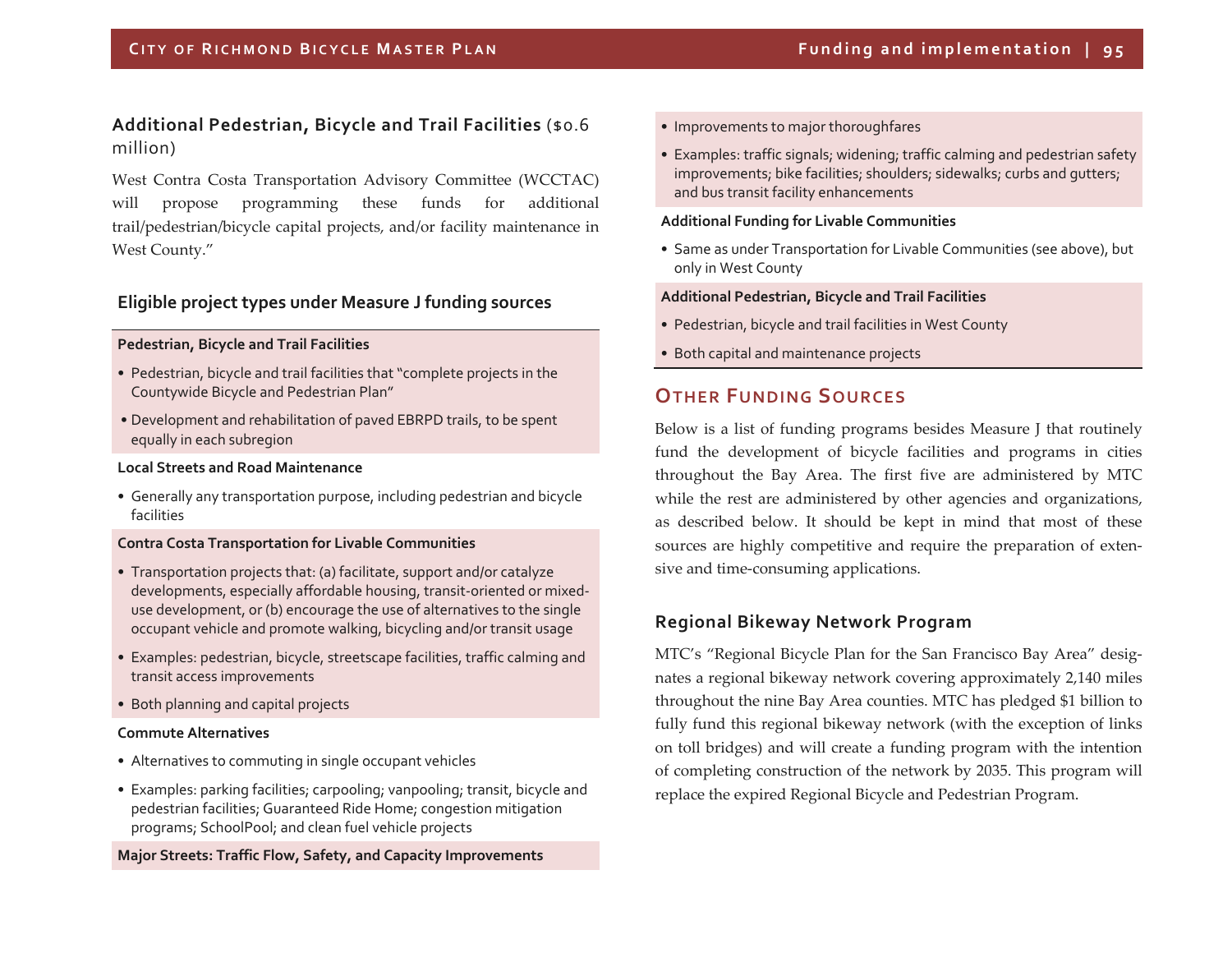### **Transportation Enhancements**

Under the Transportation Enhancements (TE) program, California receives approximately \$60 million per year from the federal govern‐ ment to fund projects and activities that enhance the surface transpor‐ tation system. The program funds projects under <sup>12</sup> eligible categories, including the provision of bike lanes, trails, bicycle parking and other bicycling facilities; safety-education activities for pedestrians and bicyclists; landscaping, streetscaping and other scenic beautification projects; and the preservation of abandoned railway corridors and their conversion to trails for nonmotorized transportation. In Califor‐ nia, <sup>75</sup> percen<sup>t</sup> of TE funding is distributed by the regional transporta‐ tion planning agencies. For the Bay Area, MTC allocates the money through its Transportation for Livable Communities program (see be‐ low). The remaining 25 percen<sup>t</sup> is allocated by Caltrans at the district level.

# **Transportation for Livable Communities**

MTC created the Transportation for Livable Communities (TLC) pro‐ gram—no<sup>t</sup> to be confused with the CC‐TLC program under Measure J—in 1998. It provides technical assistance and funding to cities, coun‐ ties, transit agencies and nonprofit organizations for capital projects and community‐based planning that encourage multimodal travel and the revitalization of town centers and other mixed‐use neighborhoods. The program funds projects that improve bicycling to transit stations, neighborhood commercial districts and other major activity centers.

 **MTC's TLC program:** www.mtc.ca.gov/planning/smart\_growth/ tlc\_grants.htm

# **Transportation Development Act (TDA), Article 3**

TDA Article 3 is perhaps the most readily available source of local funding for bicycle projects. TDA funds are derived from <sup>a</sup> statewide quarter-cent retail sales tax. This tax is returned to the county of origin and distributed to the cities and county on <sup>a</sup> population basis. Under TDA Article 3, two percen<sup>t</sup> of each entity's TDA allocation is set aside for pedestrian and bicycle projects; this generates approximately \$3 million in the Bay Area annually. Eligible projects include the design and construction of walkways, bike paths and bike lanes, and safety education programs. According to MTC Resolution 875, these projects must be included in an adopted general plan or bicycle plan and must have been reviewed by the relevant city or county bicycle advisory committee.

 **MTC's Procedures and Project Evaluation Criteria for the TDA Article 3 program:** www.mtc.ca.gov/funding/STA‐TDA/RES‐0875.doc

# **Climate Action Program**

In partnership with the Bay Area Air Quality Management District, Bay Conservation Development Commission and the Association of Bay Area Governments, MTC is sponsoring <sup>a</sup> transportation‐oriented Climate Action Program, designed to reduce mobile emissions through various strategies, including <sup>a</sup> gran<sup>t</sup> program. The gran<sup>t</sup> pro‐ gram will provide funding for bicycle projects through new Safe Routes to School and Safe Routes to Transit programs, with total fund‐ ing expected to be approximately \$400 million. This funding will be in addition to the state and federal Safe Routes to School programs and MTC's existing Safe Routes to Transit program.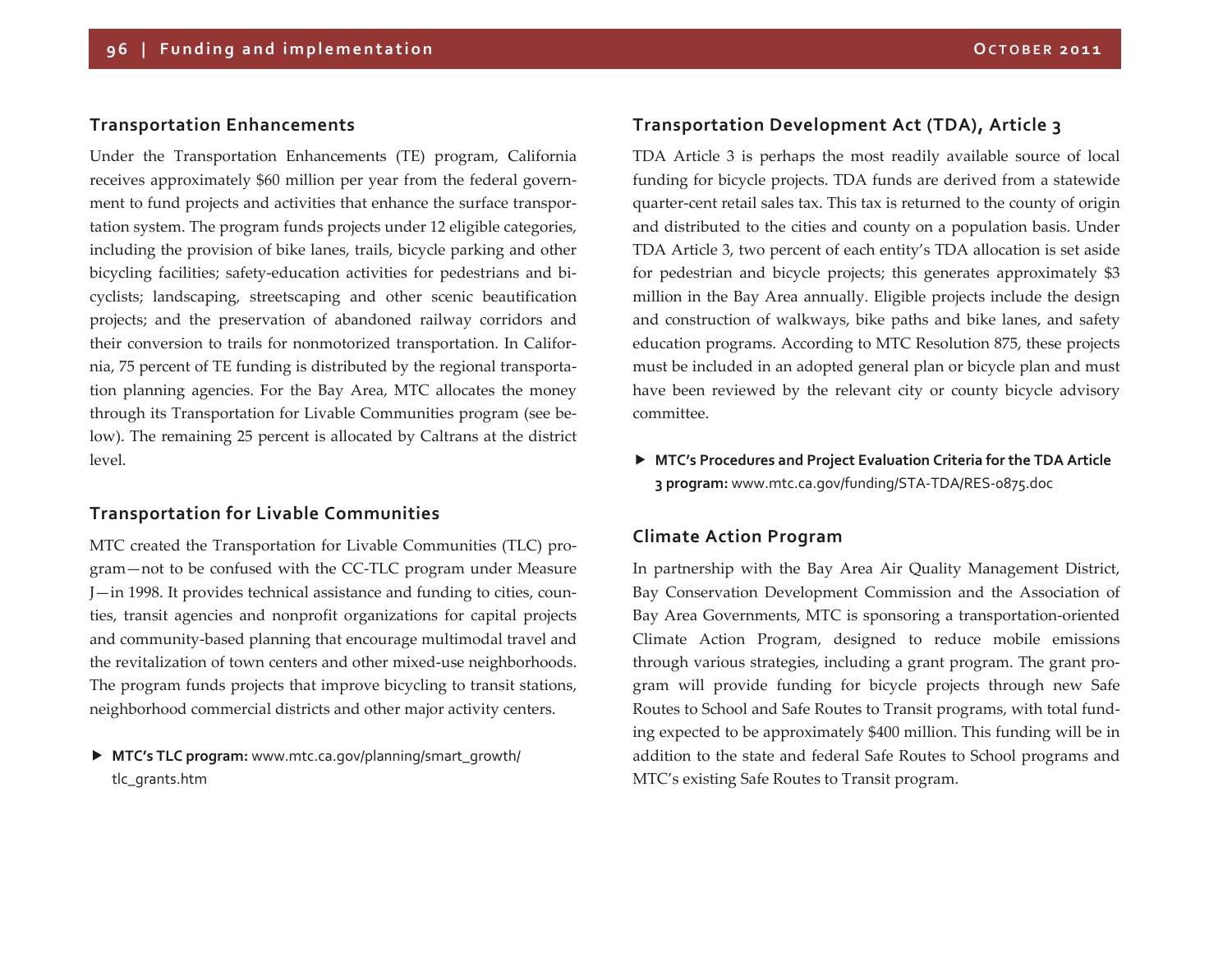# **Bicycle Transportation Account (BTA)**

The BTA is <sup>a</sup> Caltrans‐administered program that provides funding to cities and counties for projects that improve the safety and conveni‐ ence of bicycle commuting. Eligible projects include secure bike park‐ ing; bike-carrying facilities on transit vehicles; installation of trafficcontrol devices that facilitate bicycling; planning, design, construction and maintenance of bikeways that serve major transportation corri‐ dors; and elimination of hazards to bike commuters. In fiscal year 2008/09, the BTA provided \$7.2 million for projects throughout the state. To be eligible for BTA funds, <sup>a</sup> city or county must prepare and adopt a bicycle transportation plan that meets the requirements outlined in Section 891.2 of the California Streets and Highways Code.

#### **Bicycle Transportation Account:**

www.dot.ca.gov/hq/LocalPrograms/bta/btawebPage.htm

### **Safe Routes to Transit (SR2T)**

SR2T is <sup>a</sup> grant‐funding program that emerged out of the Bay Area<sup>ʹ</sup><sup>s</sup> Regional Measure 2, which instituted <sup>a</sup> \$1 toll increase on the Bay Area's seven state-owned toll bridges. Through the SR2T program, up to \$20 million is to be allocated through 2013 on <sup>a</sup> competitive basis to programs, planning efforts and capital projects designed to reduce congestion on toll bridges by improving bicycling and walking access to regional transit services that serve toll‐bridge corridors. Funds can be used for secure bike storage at transit; safety enhancements and barrier removal for bike access to transit; and systemwide transit en‐ hancements to accommodate bicyclists. The SR2T program is adminis‐ tered by two nonprofit organizations, TransForm and the East Bay Bicycle Coalition, with MTC serving as the fiscal agent. The program awarded approximately \$3.9 million during each of its first two cycles,

in 2005 and 2007. Future funding cycles are scheduled to occur in 2009, 2011 and 2013.

 **Bay Area Safe Routes to Transit funding program:** www.transformca.org/campaign/sr2t

### **Safe Routes to School (SR2S)**

California's Safe Routes to Schools program (SR2S) is <sup>a</sup> Caltrans‐ administered grant‐funding program established in 1999 (and ex‐ tended in 2007 to the year 2013). Eligible projects include bikeways, walkways, crosswalks, traffic signals, traffic‐calming applications, and other infrastructure projects that improve the safety of walking and biking routes to elementary, middle and high schools, as well as "incidental" education, enforcement and encouragemen<sup>t</sup> activities. Plan‐ ning projects, on the other hand, are not eligible. In fiscal year 2007/08, approximately \$25.5 million was available in gran<sup>t</sup> funding.

### **Caltrans Safe Routes to School program:**

www.dot.ca.gov/hq/LocalPrograms/saferoutes/saferoutes.htm

# **Bay Trail grants**

The San Francisco Bay Trail Project—a non‐profit organization admi‐ nistered by the Association of Bay Area Governments—provides grants to plan, design and construct segments of the Bay Trail. The amount, and even availability, of Bay Trail grants vary from year to year, depending on whether the Bay Trail Project has identified <sup>a</sup> source of funds for the program. In recent years, grants have been made using funds from Proposition 84, the 2006 Clean Water, Parks and Coastal Protection Bond Act; however, this is <sup>a</sup> limited‐term source of funds.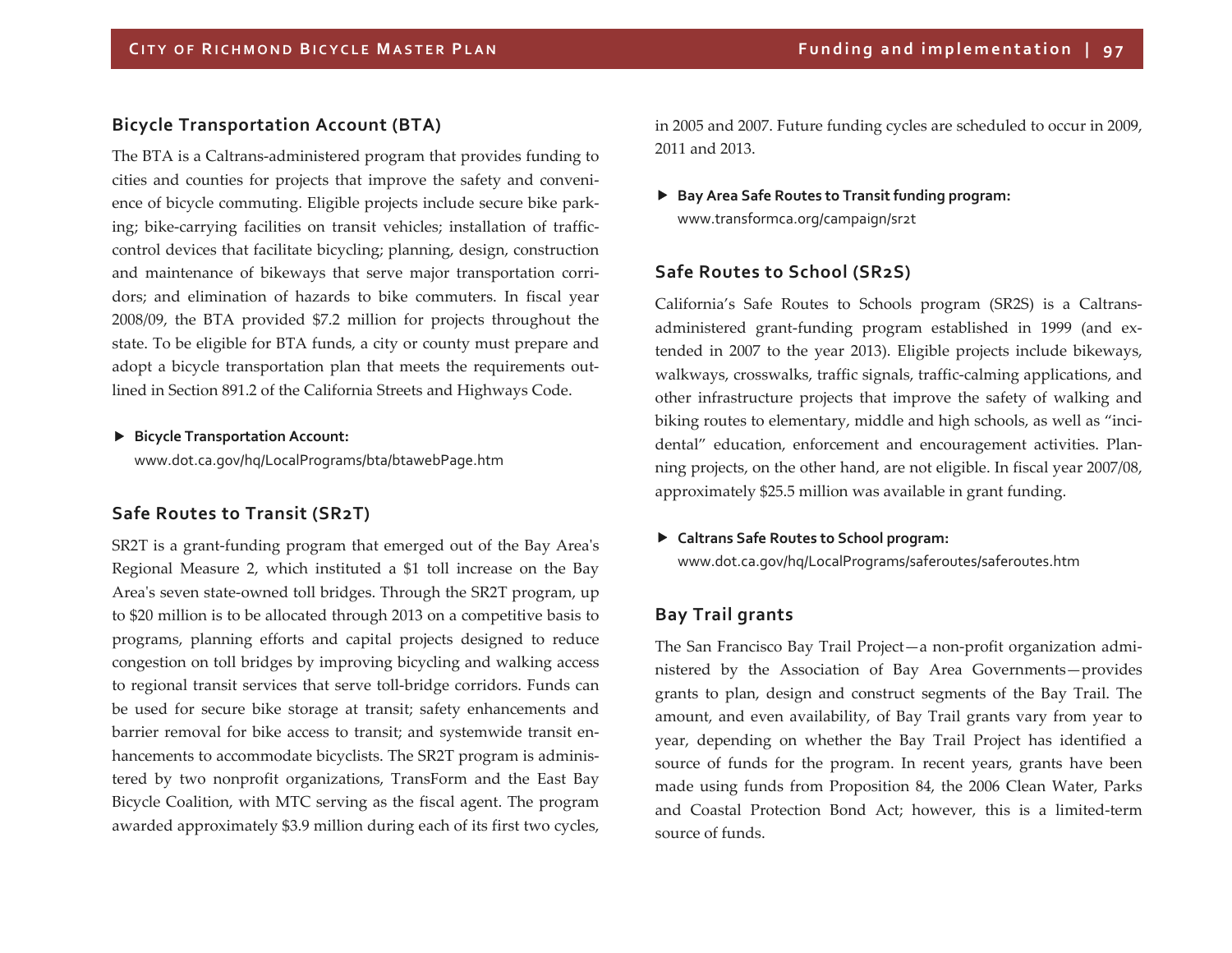**Bay Trail grants:** www.baytrail.org/grants.html

# **Transportation Fund for Clean Air (TFCA)**

TFCA is <sup>a</sup> gran<sup>t</sup> program administered by the Bay Area Air Quality Management District (BAAQMD). The purpose of the program, which is funded through <sup>a</sup> \$4 surcharge on motor vehicles registered in the Bay Area, is to fund projects and programs that will reduce air pollution from motor vehicles. A sub‐program of the TFCA is the Bicycle Facility Program (BFP), which provides funding for bicycle paths, lanes, signed routes, bicycle parking, bus racks and other bicycle‐ related projects. Grant awards are generally made on <sup>a</sup> first‐come, first‐served basis to qualified projects. Funding for bicycle projects is also available through the TFCA<sup>ʹ</sup><sup>s</sup> County Program Manager Fund. Under that sub‐program, 40 percen<sup>t</sup> of TFCA revenues collected in each Bay Area county is returned to that county<sup>ʹ</sup><sup>s</sup> congestion man‐ agemen<sup>t</sup> agency (CMA) for allocation (the CCTA, in Contra Costa's case). Applications are made directly to the CMAs, but must also be approved by the BAAQMD.

#### **TFCA Bicycle Facility Program:**

www.baaqmd.gov/pln/grants\_and\_incentives/bfp/index.htm

#### **TFCA County Program Manager Fund:**

www.baagmd.gov/pln/grants\_and\_incentives/tfca/cpm\_fund.htm

### **Measure WW**

In 2008, Contra Costa and Alameda County voters approved EBRPD's Measure WW, the "Regional Open Space, Wildlife, Shoreline and Parks Bond." This extension of <sup>a</sup> similar 1988 bond measure allocates \$33 million specifically to trail projects in the county. In addition, the measure will provide \$48 million directly to cities, the county and spe‐

cial park and recreation districts for their park and recreation needs, including trails and other nonmotorized transportation projects.

**Measure WW:** www.ebparks.org/ww

### **Hazard Elimination Safety**

Administered in California by Caltrans, the federal Hazard Elimina‐ tion Safety (HES) program provides funds to eliminate or reduce the number and severity of traffic collisions on public roads and high‐ ways. Cities and counties compete for HES funds by submitting candidate projects to Caltrans for review and analysis. Caltrans prioritizes these projects statewide and approves priority projects for funding through its annual HES program plan. Historically, only about 20 per‐ cent of applications are approved for funding. In the 2005‐2006 pro‐ gram cycle, Caltrans awarded approximately \$16 million under the HES program.

 **Hazard Elimination Safety program:** www.dot.ca.gov/hq/LocalPrograms/hesp/hesp.htm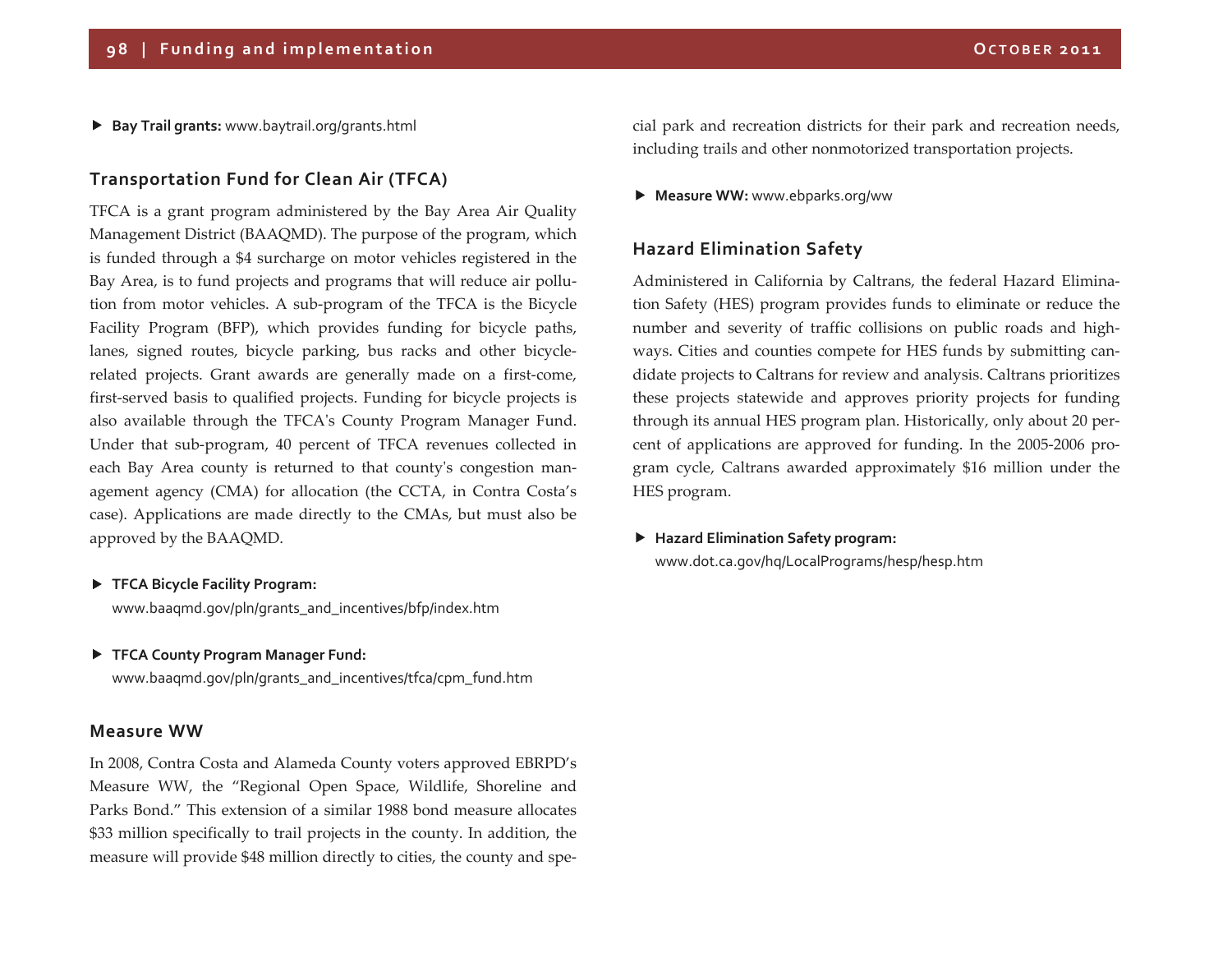# **Eligible project types under other funding sources**

### **Regional Bikeway Network Program (MTC)**

• Projects on the Bay Area regional bikeway network, excep<sup>t</sup> links on toll bridges

#### **Transportation Enhancements (MTC, Caltrans)**

• Twelve categories of projects and activities that enhance the surface transportation system, including: bike lanes, trails, bicycle parking and other bicycling facilities; safety education activities for pedestrians and bicyclists; landscaping, streetscaping and other scenic beautification projects; and the preservation of abandoned railway corridors and their conversion to trails for nonmotorized transportation

### **Transportation for Livable Communities (MTC)**

- Capital projects and community‐based planning that encourage multimodal travel and the revitalization of town centers and other mixed‐use neighborhoods
- Projects that improve bicycling and walking to transit stations, neighborhood commercial districts and other major activity centers

#### **Transportation Development Act, Article 3 (MTC, Authority)**

- Pedestrian and bicycle projects in an adopted general plan or bicycle plan
- Examples: design and construction of walkways, bike paths and bike lanes; safety education programs; the preparation of comprehensive bicycle or pedestrian plans

### **Climate Action Program (MTC, BAAQMD, BCDC, ABAG)**

• Pedestrian and bicycle projects as par<sup>t</sup> of safe routes to school and safe routes to transit

#### **Bicycle Transportation Account (Caltrans)**

- Projects that improve the safety and convenience of bicycle commuting
- Examples: secure bike parking; bike‐carrying facilities on transit vehicles; installation of traffic-control devices that facilitate bicycling; planning, design, construction and maintenance of bikeways that serve

major transportation corridors; and elimination of hazards to bike commuters

#### **Safe Routes to Transit (TransForm, EBBC)**

- Programs, planning efforts and capital projects that will improve bicycling and walking access to regional transit services that serve toll‐ bridge corridors
- Examples: secure bike storage at transit; safety enhancements and barrier removal for pedestrian or bike access to transit; systemwide transit enhancements to accommodate bicyclists or pedestrians; access improvements to car‐sharing pods

#### **Safe Routes to School (Caltrans)**

- Bikeways, walkways, crosswalks, traffic signals, traffic‐calming applications, and other infrastructure projects that improve the safety of walking and biking routes to elementary, middle and high schools
- "Incidental" education, enforcement and encouragemen<sup>t</sup> activities

### **Bay Trail Grants (Bay Trail Project)**

• Planning, design and construction of segments of the Bay Trail

### **Transportation Fund for Clean Air (BAAQMD)**

- Projects and programs that will reduce air pollution from motor vehi‐ cles
- Examples: Bicycle paths, lanes, signed routes, bicycle parking, bus racks and other bicycle‐related projects

### **Measure WW (EBRPD)**

- EBRPD trail projects
- Park and recreation needs of cities, the county and special park and recreation districts, including trails and other nonmotorized transpor‐ tation projects

### **Hazard Elimination Safety (Caltrans)**

• Projects that eliminate or reduce the number and severity of traffic collisions on public roads and highways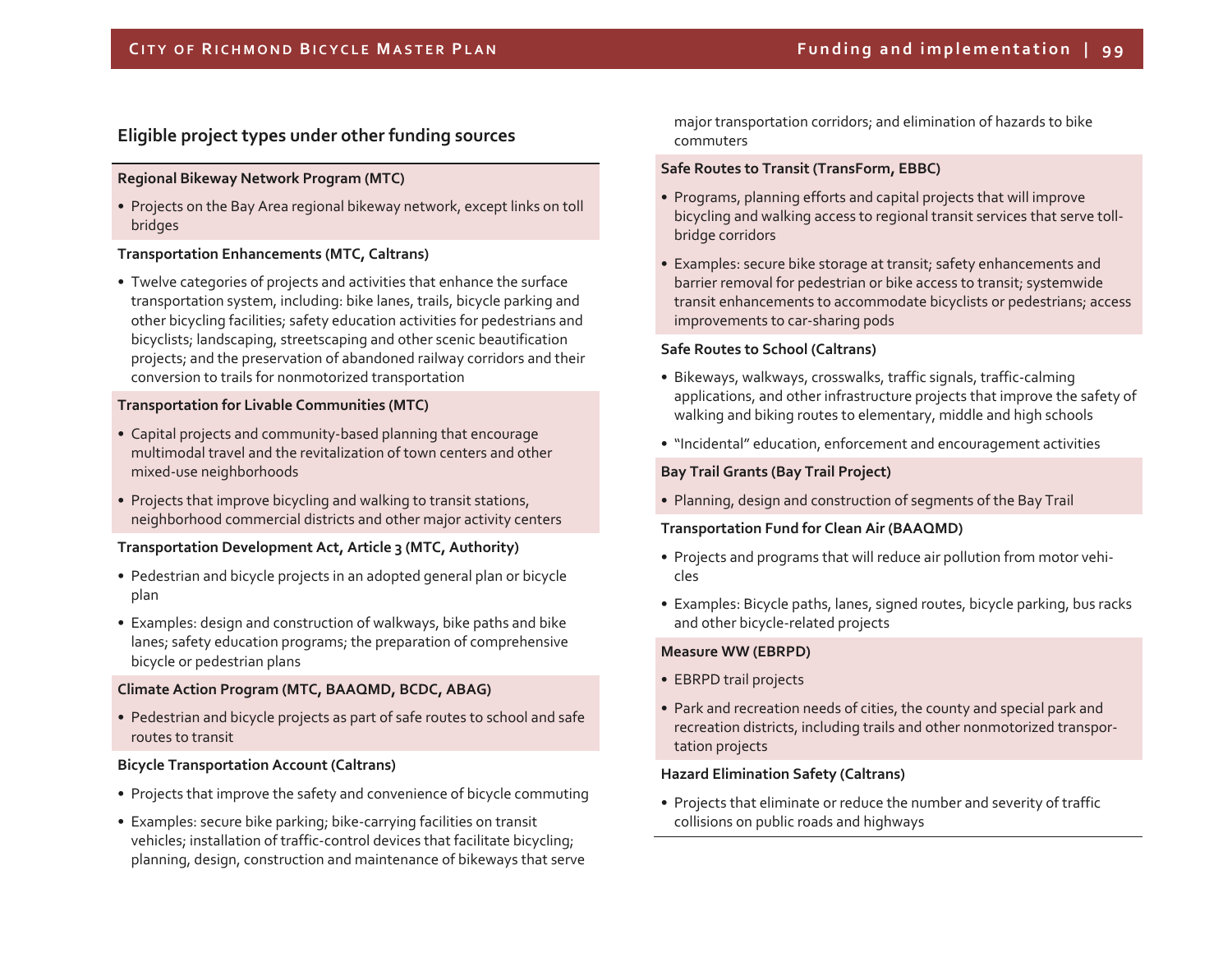### **Current and Past Expenditures**

Over the pas<sup>t</sup> f years, the City of Richmond has spen<sup>t</sup> approximately \$555,000 on bicycle facilities. Annual expenditures over this period were as follows:

FY 2005 <sup>=</sup> \$80,000 FY 2006 <sup>=</sup> N/A FY 2007 <sup>=</sup> \$75,000 FY 2008 <sup>=</sup> \$110,000 FY 2009 <sup>=</sup> \$70,000 FY 2010 <sup>=</sup> \$220,000

These expenditures were spen<sup>t</sup> on improvements and maintenance of the Bay Trail, on‐street bike lanes and routes, and bicycle lockers. Un‐ derstanding the City's investment in the existing bikeway system and what is required to complete the system is important in developing <sup>a</sup> funding strategy. With an approximate length of 31 miles, the existing bikeway system represents <sup>a</sup> substantial investment.

# **PRIORITIZATION**

The methodology employed to prioritize the bikeway projects was developed by Fehr & Peers specifically for the City of Richmond, but is similar to that used by other Bay Area agencies in their bikeway plans. There are <sup>a</sup> total of 20 possible points based on five elements:

- Connectivity (5 points)
- $\bullet$ Regional access (5 points)
- $\bullet$ Relative ability to implement (4 points)
- •Activity centers (3 points)
- $\bullet$ Safety (3 points)

The methodology used to score projects within each element is de‐ scribed below:

# **Connectivity (five points)**

This criterion evaluates the ability of <sup>a</sup> bicycle facility to provide access to major streets, to provide connections between activity centers, and to connect to and extend existing bicycle facilities and to link neigh‐ borhoods and/or overcome physical barriers between them. Projects with high connectivity received five points, moderate connectivity received two points, and low connectivity received one point. A more detailed description of how each proposed bikeway was evaluated is shown below.

**<sup>5</sup> points:** A proposed bikeway that meets one of the following condi‐ tions:

- connects to existing bikeways and/or activity centers on both ends
- bridges a gap in an existing "crucial" bikeway (defined as a bikeway that provides cross-town access or is on a major arterial)
- serves as <sup>a</sup> collector of other bikeways or residential streets
- passes through the entire city

**2 points:** A proposed bikeway meets the following conditions:

- does not qualify for five points, but
- connects to existing bikeways and/or activity centers on one end
- serves as <sup>a</sup> bypass to busy arterial streets

**1 point:** A proposed bikeway that meets the following conditions:

- does not qualify for two or five points, but
- connects to <sup>a</sup> proposed bikeway on one or both ends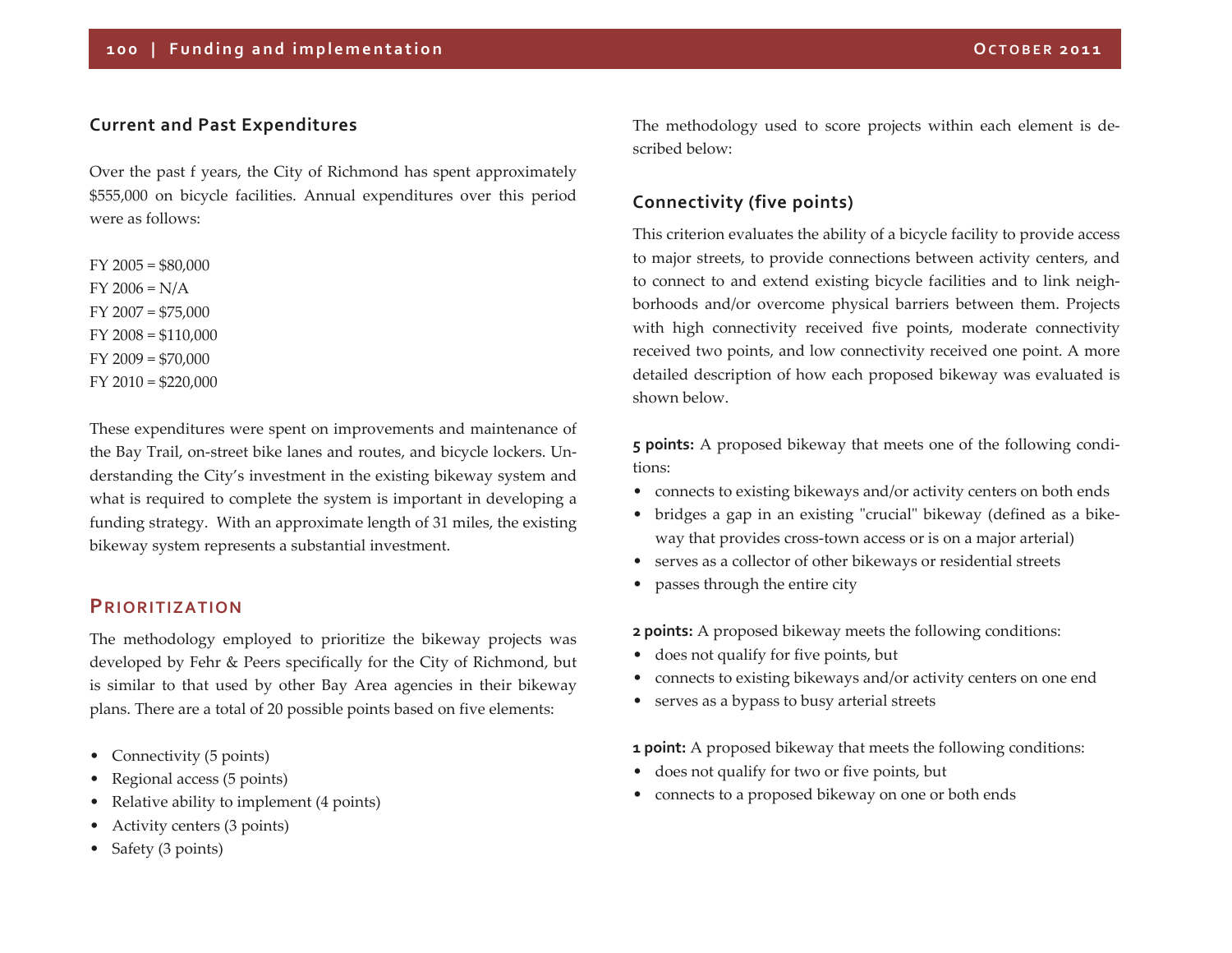# **Regional access (five points)**

The methodology for assessing regional access for each project was as follows:

- **<sup>5</sup> points:** Projects that provide direct access to <sup>a</sup> regional trail, or across a freeway or railroad crossing
- **3 points:** Projects that provide access to <sup>a</sup> bikeway in an adjacent city
- **<sup>2</sup> points:** Projects that provide direct access to <sup>a</sup> BART station or bus route

# **Relative ease of implementation (four points)**

The relative ease of project implementation was determined through <sup>a</sup> review of existing plans, field review of the study area, and level of construction required for implementation. The methodology for as‐ sessing ability to implement each project was as follows:

### **On‐street projects**

- **<sup>4</sup> points:** High implementation ability: projects that do not require repaving, re‐striping, modification of existing street layout, ROW acquisition, or converge with the City's overall planning priorities
- **<sup>2</sup> points:** Moderate implementation ability: projects that require repaving, re‐striping and minor modifications to the existing layout
- **<sup>1</sup> point:** Low implementation ability: projects that require major construction, ROW acquisition, or inter‐jurisdictional coordination

# **Off‐street projects**

• **<sup>4</sup> points:** High implementation ability: projects along existing maintenance or access roads that do not require significant grading

or ROW acquisition, or converge with the City's overall planning priorities

- **<sup>2</sup> points:** Moderate implementation ability: projects that require moderate grading and construction
- **<sup>1</sup> point:** Low implementation ability: projects that require ROW acquisition, major construction, significant grading, bridges, or re‐ quire coordination with multiple agencies

# **Activity centers (three points)**

The number of local and regional activity centers on or near <sup>a</sup> pro‐ posed bikeway was counted. Activity centers include existing or planned parks and recreation centers, shopping and medical centers, schools, and large employment centers. Examples of activity centers in Richmond are the Richmond intermodal (BART/Amtrak) transit center and El Cerrito Del Norte BART Station, Civic Center, Hilltop Mall, Point Richmond, Downtown Richmond, the Bay Trail, Point Pi‐ nole Regional Park, and Miller Knox Regional Shoreline, Ford Point, Contra Costa College, and commercial areas along Macdonald Ave‐ nue, and San Pablo Avenue. The total number of activity centers along a bikeway route was averaged on <sup>a</sup> per‐mile basis.

- **3 points:** Projects with three or more activity centers per mile
- **<sup>2</sup> points:** Projects with between two and three activity centers per mile
- **<sup>1</sup> point:** Projects with fewer than two activity centers per mile

# **Safety (three points)**

**On‐street projects:** The methodology for assessing the safety of on‐ street lanes and routes is based on the number of bicycle collisions on the roadway over the pas<sup>t</sup> five years and/or through assessments based on bike audits/Reality Rides: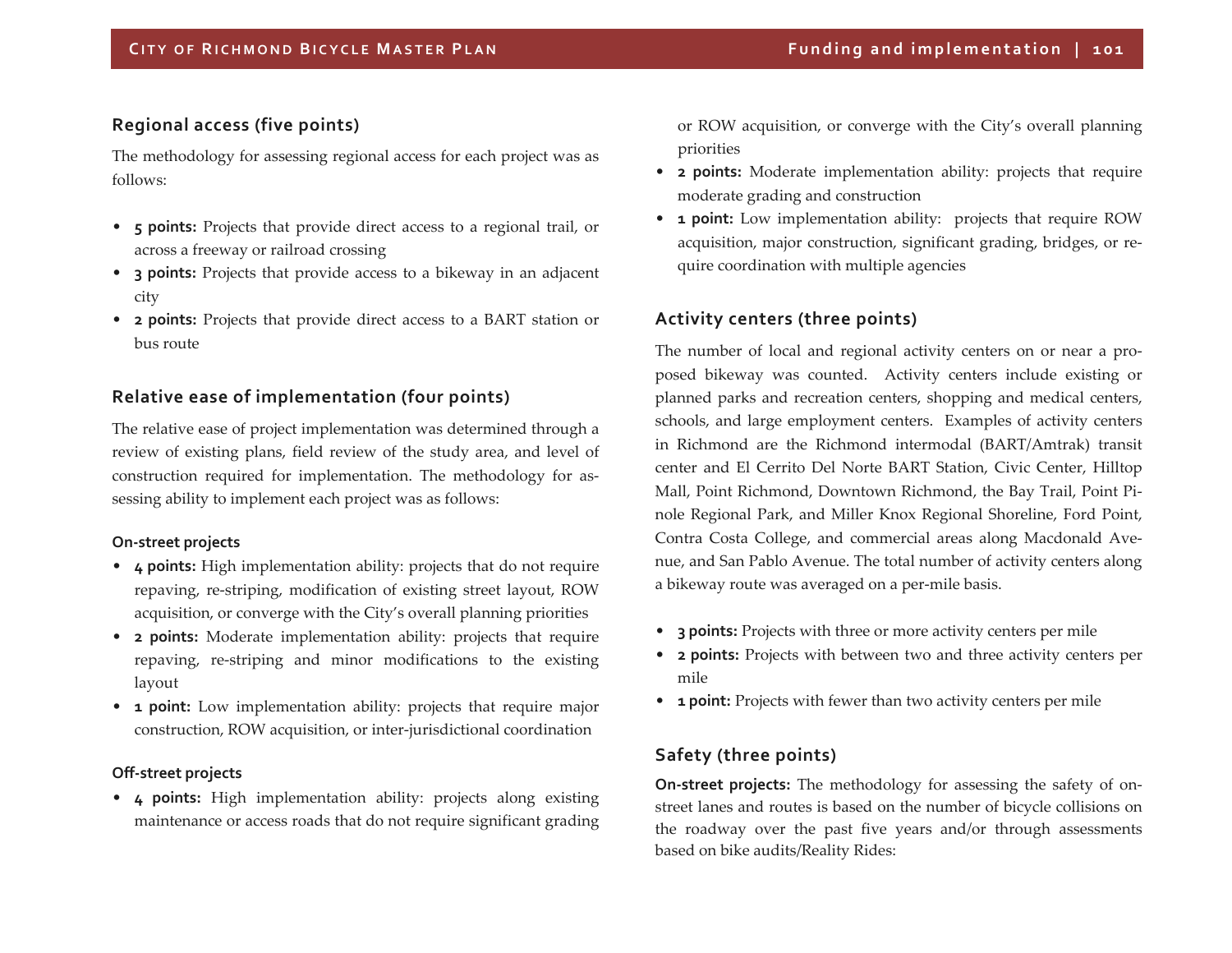- **3 points:** Projects that provide <sup>a</sup> bikeway facility on <sup>a</sup> roadway with more than <sup>4</sup> collisions per mile over the pas<sup>t</sup> five years
- **<sup>2</sup> points:** Projects that provide <sup>a</sup> bikeway facility on <sup>a</sup> roadway with <sup>2</sup> to 3 collisions per mile over the pas<sup>t</sup> five years
- **<sup>1</sup> point:** Projects that provide <sup>a</sup> bikeway facility on <sup>a</sup> roadway with less than one collision per mile over the pas<sup>t</sup> five years

The City may choose to reevaluate the safety of <sup>a</sup> proposed project based on based on community safety concerns & priorities, including information collected on future bicycling audits and Reality Rides as‐ sessments.

**Off‐street projects:** The methodology for assessing the safety of off‐ street bicycle trails is based on the potential for conflicts with motor vehicles:

- **3 points:** Intersection improvement projects and grade separation projects
- **3 points:** Trail and path projects that cross roads and driveways fewer than one time per mile
- **<sup>2</sup> points:** Trail and path projects that cross roads and driveways fewer than two times per mile
- **<sup>1</sup> point:** Trails and path projects that cross roads and driveways fewer than three times per mile
- **<sup>1</sup> point:** Allow bicyclists to avoid of mid‐block crossings

# **Prioritization Results**

The projects identified in Chapter 6 were scored and ranked using the methodology described above, and then sorted by estimated cost. Projects were then assigned to short-term (12-19 points; 1-5 years), medium‐term (8‐<sup>11</sup> points; 6‐10 years), or long‐term/opportunistic (4‐<sup>7</sup> points; <sup>11</sup>‐20 years) categories. The tables on the following pages summarize the list of projects by priority and cost.

The following ranking of projects provides an initial framework for the relative priority of projects. As community needs and interests change over time, new development opportunities arise, and as bi‐ cycle facilities on the citywide network are completed, priority projects will also shift. The City should reevaluate the prioritization scoring on an ongoing basis to ensure that the list reflects current values and real time opportunities.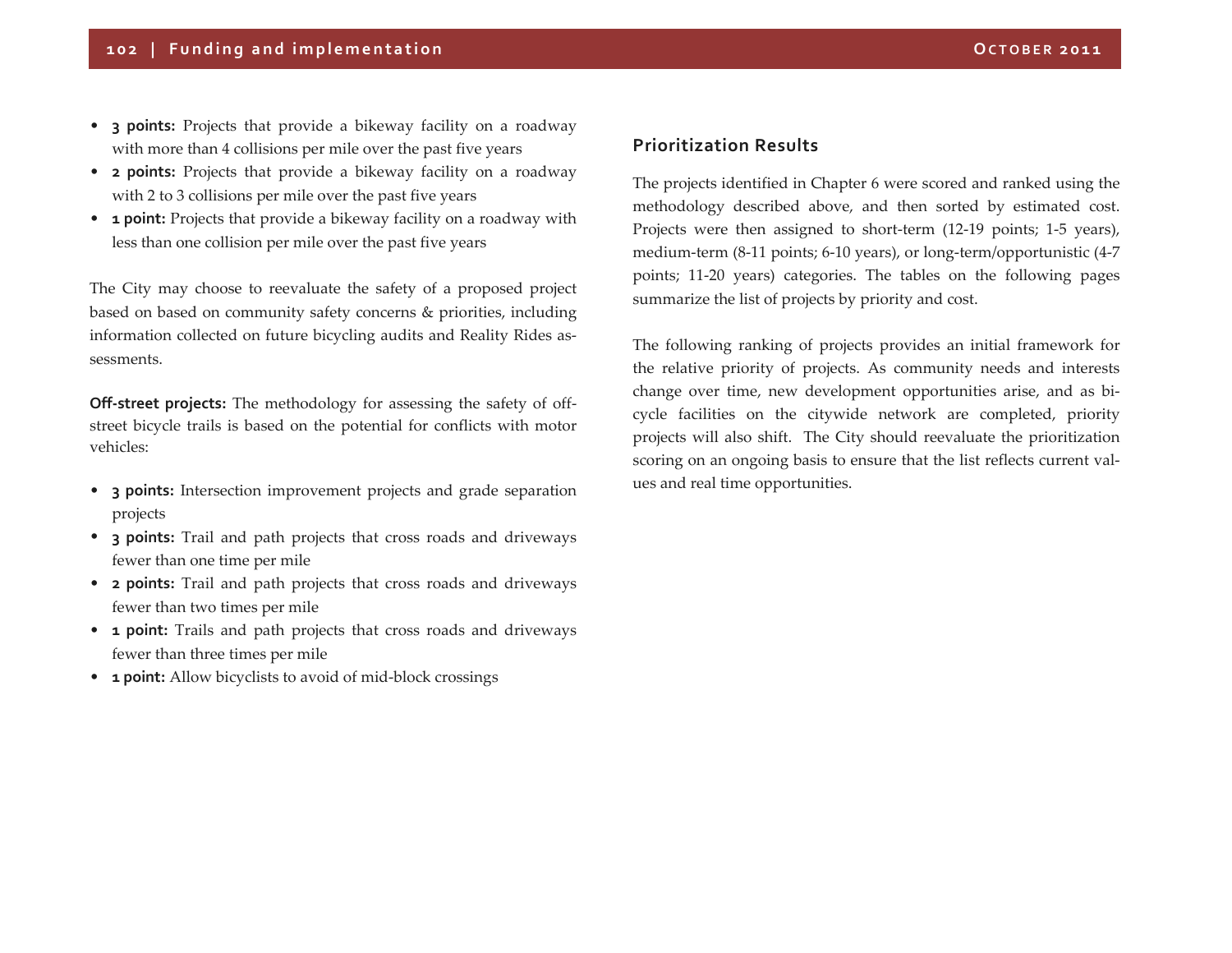Table <sup>10</sup>‐<sup>1</sup> | **Near‐term On‐Street Projects (5 years)**

| Segment #     | Name                                                  | From                 | To                     | Class                 | <b>Distance</b> | $Cost*$ | Prioritization<br>Score<br>(20 points<br>total) |
|---------------|-------------------------------------------------------|----------------------|------------------------|-----------------------|-----------------|---------|-------------------------------------------------|
| $CR$ -EW-12a  | Ohio Avenue                                           | 2nd St               | 1st St                 | $\overline{2}$        | 0.05            | \$      | 20                                              |
| $CR$ -EW-14a  | <b>Cutting Boulevard</b>                              | San Pablo Ave        | Hoffman Blvd           | $\overline{2}$        | $\overline{3}$  | \$\$\$  | 19                                              |
| $CR$ -EW- $7$ | Roosevelt Avenue                                      | <b>Wilson Ave</b>    | Portola Ave            | 3<br><b>Bike Blvd</b> | 1.56            | \$\$\$  | 19                                              |
| CR-NS-10      | 23rd Street/ Marina Bay Parkway                       | Regatta Blvd         | <b>Emeric Ave</b>      | 1, 3                  | 2.46            | \$\$\$  | 19                                              |
| CR-EW-10b     | Richmond Greenway                                     | San Pablo Ave        | Ohlone Greenway        | $\mathbf{1}$          | 0.1             | \$\$    | 18                                              |
| $CR-NS-5$     | 6th/7th/Filbert Street                                | Maine Ave            | Vernon Ave             | $2,3$ (Bike<br>Blvd)  | 1.92            | \$\$\$  | 18                                              |
| CR-NS-7b      | Pennsylvania Ave Bridge                               | Pennsylvania Ave     | <b>Esmond Ave</b>      | 182                   | 0.3             | \$\$\$  | 18                                              |
| CR-EW-15      | <b>Hoffman Boulevard</b>                              | Harbour Way          | <b>Cutting Blvd</b>    | 2(SB)                 | 0.3             | \$      | 17                                              |
| $HT-1$        | Giant Road/Highway                                    | Atlas Rd             | <b>Brookside Dr</b>    | 3                     | 2.4             | \$      | 17                                              |
| $CR-NS-8$     | Marina Way/ 15 <sup>th</sup> /16 <sup>th</sup> Street | Macdonald Ave        | Costa Ave              | $2, 3$ (Bike<br>Blvd) | 2.30            | \$\$    | $17$                                            |
| CR-NS-11      | Carlson Boulevard                                     | Broadway             | Central Ave            | $\overline{2}$        | 3.1             | \$\$    | 17                                              |
| $ES-3a$       | San Pablo Dam Road                                    | Miflin Ave           | <b>El Portal Drive</b> | $\overline{2}$        | 0.17            | \$      | 16                                              |
| $HT-12$       | El Portal Drive                                       | San Pablo Dam Rd     | $I-80$                 | $\overline{2}$        | 0.2             | \$      | 16                                              |
| $ES-3b$       | San Pablo Dam Road                                    | Southern City Limits | Castro Ranch Rd        | $\overline{2}$        | 0.95            | \$      | 16                                              |
| $HT-2$        | Richmond Parkway                                      | Collins Ave          | $I-80$                 | $\overline{2}$        | 1.61            | \$      | 16                                              |
| $HT-4$        | <b>Hilltop Drive</b>                                  | Alhambra Rd          | San Pablo Ave          | $\overline{2}$        | 1.66            | \$      | 16                                              |
| $CR$ -EW-2    | Emeric Avenue/ Chesley/ Gertrude 26th St<br>Avenue    |                      | McKosken Rd            | 1, 3                  | 1.38            | \$\$    | 16                                              |
| $CR$ -EW-10a  | Richmond Greenway                                     | 23rd St              | RR crossing            | $\mathbf{1}$          | 0.1             | \$\$\$  | 16                                              |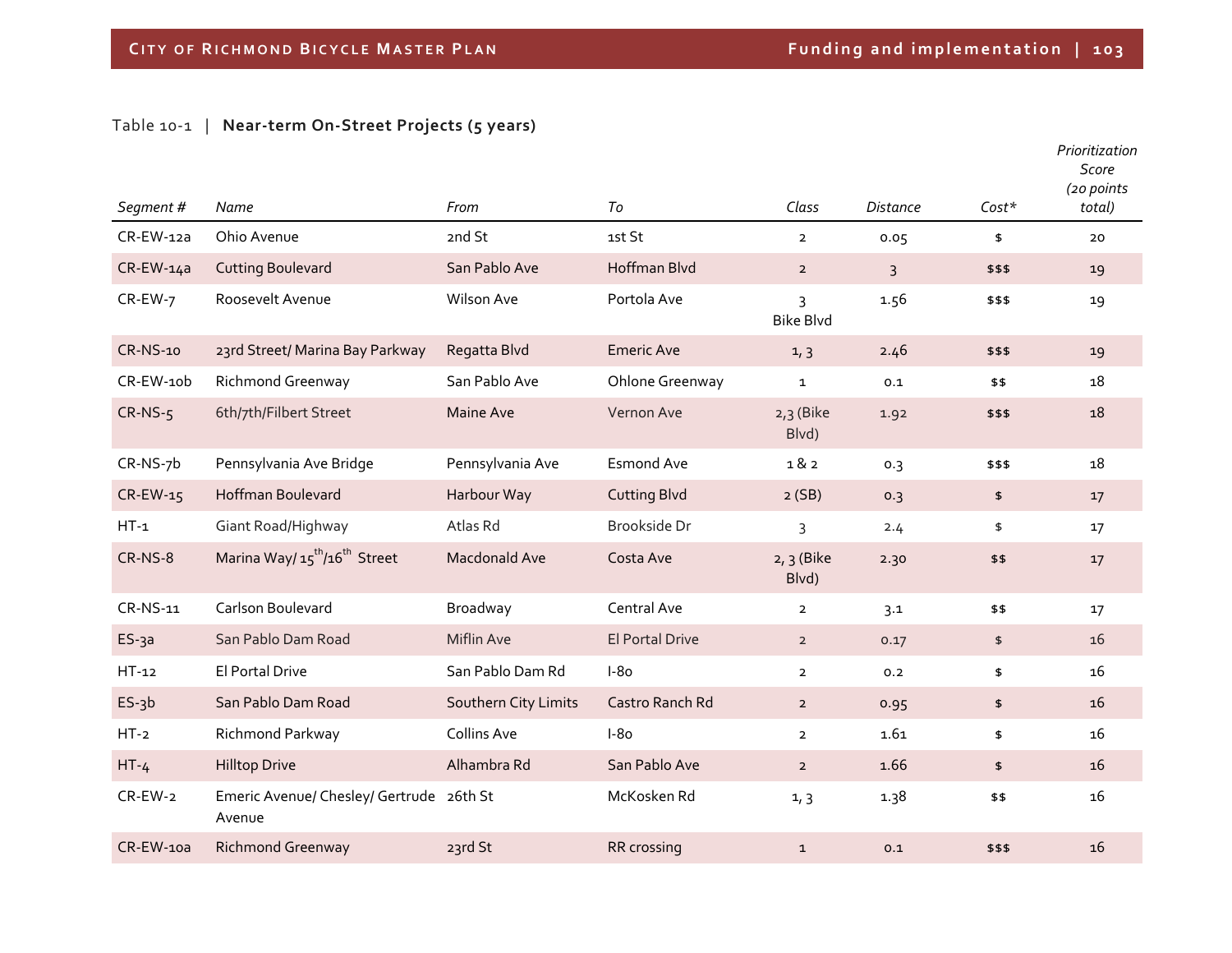| Segment#    | Name                                                | From             | To                 | Class                              | Distance | $Cost*$  | Prioritization<br>Score<br>(20 points<br>total) |
|-------------|-----------------------------------------------------|------------------|--------------------|------------------------------------|----------|----------|-------------------------------------------------|
| CR-NS-15    | 29th /30th St/33rd Street, 33rd St<br><b>Bridge</b> | Vale Rd          | Wall Ave           | $1, 3$ (Bike<br>Blvd)              | 1.95     | \$\$\$\$ | 16                                              |
| $CR$ -EW-9  | Nevin Avenue                                        | 45th St          | Richmond Pkwy      | $1, 3$ (Bike<br>Blvd)              | 2.00     | \$\$\$\$ | 16                                              |
| $CR-NS-24$  | San Pablo Avenue                                    | Lowell Ave       | <b>Barrett Ave</b> | 3                                  | 0.91     | \$       | 15                                              |
| $CR-NS-1$   | Richmond Pkwy                                       | Gertude Ave      | Pennsylvania Ave   | $\overline{2}$                     | 0.94     | \$       | 15                                              |
| $CR$ -EW-4  | McBryde Avenue                                      | Alvarado Park    | Wilson Ave         | 2, 3                               | 0.7      | \$\$     | 15                                              |
| $CR$ -EW-24 | Fresno Avenue                                       | San Luis         | San Pablo Ave      | $\overline{3}$<br><b>Bike Blvd</b> | 0.42     | \$\$     | 15                                              |
| $CR-NS-25$  | Amador Street/ Key Boulevard                        | McBryde Ave      | Macdonald Ave      | $2, 3$ (Bike<br>Blvd)              | 1.16     | \$\$     | 15                                              |
| $CR$ -EW-3  | Maricopa/ Costa Avenue                              | San Pablo Ave    | 13th St            | 3<br><b>Bike Blvd</b>              | 1.35     | \$\$\$   | 15                                              |
| $CR-NS-6$   | Harbour Way                                         | Pennsylvania Ave | Wright Ave         | 1, 2, 3                            | 1.48     | \$\$\$\$ | 15                                              |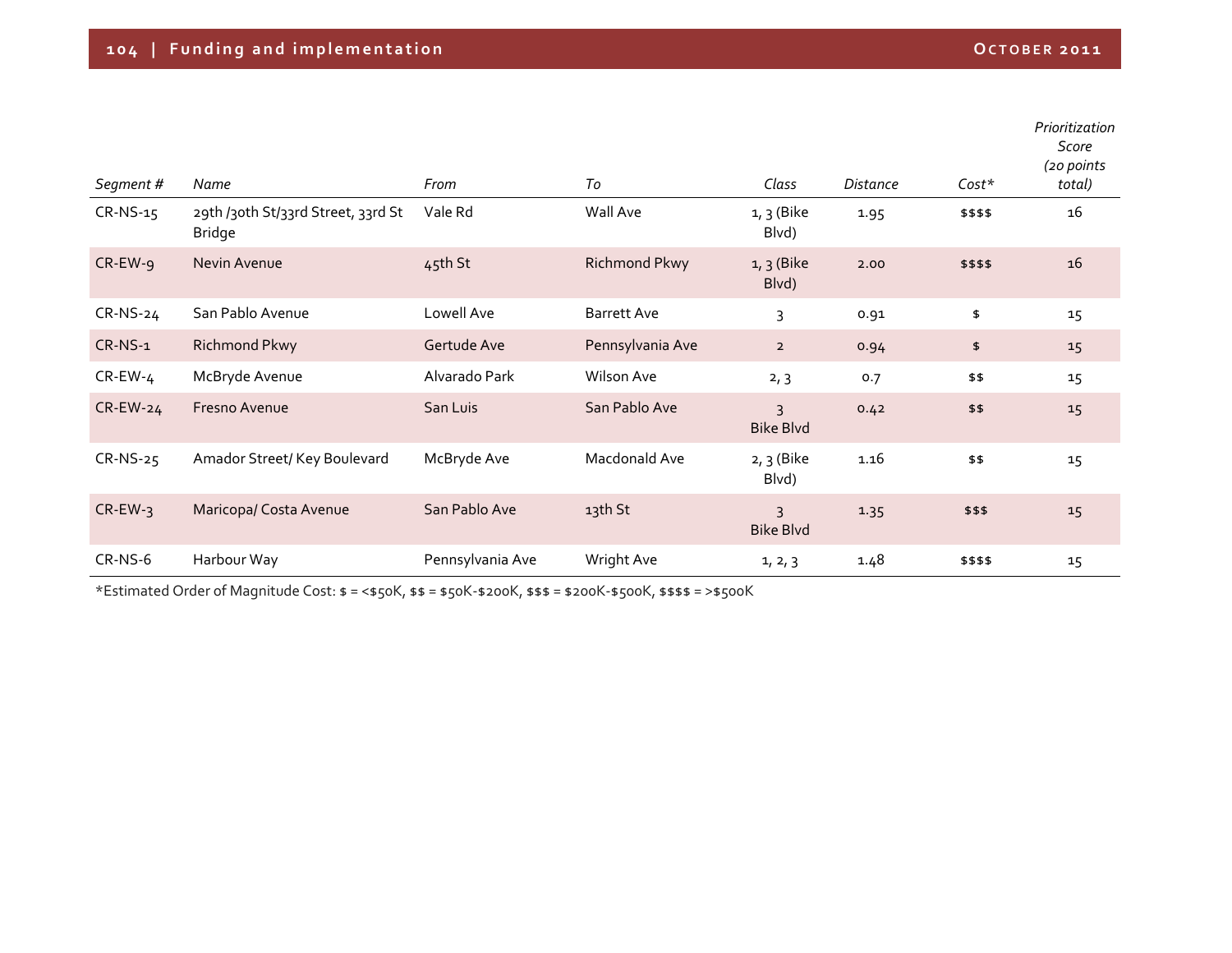Table 10‐2 | **Medium‐term On‐Street Projects (6‐<sup>10</sup> years)**

| Segment #       | Name                                 | From                               | To                   | Class                              | <b>Distance</b> | $Cost*$  | Prioritization<br>Score<br>(20 points<br>total) |
|-----------------|--------------------------------------|------------------------------------|----------------------|------------------------------------|-----------------|----------|-------------------------------------------------|
| CR-NS-7a        | 13th Street/Portola Avenue           | Costa Ave                          | <b>Barrett Ave</b>   | 1, 2                               | 0.88            | \$\$     | 14                                              |
| CR-NS-21        | Ells Lane                            | <b>Cypress Ave</b>                 | <b>Bayview Ave</b>   | 1, 3                               | 0.12            | \$       | 14                                              |
| $CR$ -NS-17 $b$ | Richmond Greenway spur               | East side of Target<br>Parking lot |                      | $\mathbf{1}$                       | 0.1             | \$\$     | 14                                              |
| CR-EW-8         | <b>Barrett Avenue</b>                | Key Blvd                           | Richmond Pkwy        | $\overline{2}$                     | 2.64            | \$\$\$   | 14                                              |
| $CR$ -EW-25     | Central Avenue                       | San Joaquin St                     | Rydin Rd             | $\overline{2}$                     | 0.3             | \$       | 14                                              |
| $HT-6$          | <b>Birmingham Drive</b>              | Shane Dr                           | Robert Miller Dr     | $\overline{3}$                     | 0.44            | \$       | 13                                              |
| $CR-NS-13$      | Spring/ 31st/ Erlandson Street       | 29th St                            | Regatta Blvd         | 3                                  | 0.63            | \$       | 13                                              |
| $CR$ -EW-6      | McLaughlin Street/ Clinton<br>Avenue | Sonoma St                          | <b>Wilson Ave</b>    | $\overline{3}$                     | 0.59            | \$       | 13                                              |
| $HT-8$          | Moyers Road/Drive                    | Hilltop Dr                         | Annapolis Ave        | 3                                  | 0.79            | \$       | 13                                              |
| CR-EW-17        | Potrero Avenue                       | 53rd St                            | Carlson Blvd         | $\overline{2}$                     | 0.66            | \$       | 13                                              |
| $HT-7$          | <b>Shane Drive</b>                   | Hilltop Dr                         | Fordham St           | 3                                  | 0.9             | \$       | 13                                              |
| $ES-6$          | May Road                             | Bruno Rd                           | Valley View Rd       | $\overline{2}$                     | 0.7             | \$       | 13                                              |
| $HT-3$          | San Pablo Avenue                     | <b>Stanton Ave</b>                 | Richmond Parkway     | $\overline{2}$                     | 0.76            | \$       | 13                                              |
| $CR-NS-3$       | 2nd Street                           | Pennsylvania Ave                   | <b>Cutting Blvd</b>  | $\overline{3}$                     | 1.18            | \$       | 13                                              |
| <b>CR-NS-22</b> | 56th / San Luis / Pierce Street      | Potrero Ave                        | Central Ave          | 3                                  | 1.6             | \$       | 13                                              |
| $CR$ -EW-23     | Tehama Avenue                        | San Pablo Ave                      | Carlson Blvd         | $\overline{3}$<br><b>Bike Blvd</b> | 0.4             | \$\$     | 13                                              |
| $CR$ -EW-21     | Commodore Drive/ Seaport<br>Avenue   | 51st St                            | Regatta Blvd         | $\mathbf{1}$                       | 0.66            | \$\$\$\$ | 13                                              |
| $HT - 9$        | Hilltop Lake Path connection         | <b>BlumeHilltop Lake</b>           | <b>Richmond Pkwy</b> | 3                                  | 0.12            | \$       | 12                                              |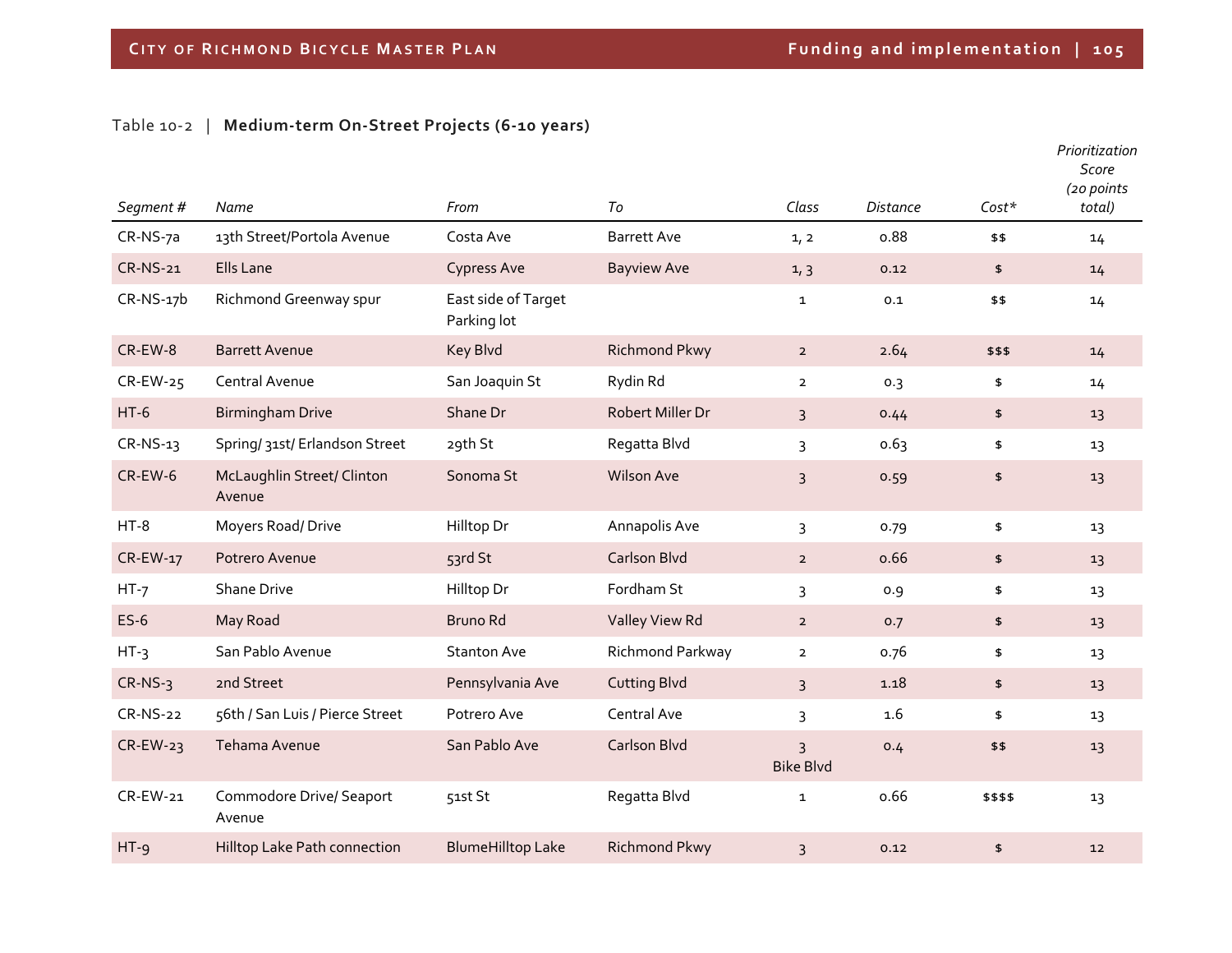| Segment#        | Name                                               | From                                          | To                         | Class                              | Distance | $Cost*$              | Prioritization<br><b>Score</b><br>(20 points<br>total) |
|-----------------|----------------------------------------------------|-----------------------------------------------|----------------------------|------------------------------------|----------|----------------------|--------------------------------------------------------|
| $ES-1a$         | Castro Ranch Rd EBRPD trail<br>connection          | San Pablo Dam Rd                              | EBRPD, Wildcat Can-<br>yon | $\overline{3}$                     | 0.32     | \$                   | 12                                                     |
| $HT - 5$        | Lancaster/ Robert H. Miller Drive                  | San Pablo Ave                                 | Hilltop Dr                 | 2, 3                               | 0.9      | $\pmb{\mathfrak{s}}$ | 12                                                     |
| CR-EW-18        | Meeker/ Wright Avenue                              | Marina Bay Ave                                | Marina Way                 | 2, 3                               | 0.6      | \$                   | 12                                                     |
| $CR-NS-23$      | Imperial Ave/ 55th St/San Joaquin<br><b>Street</b> | Potrero Ave                                   | Central Ave                | $\overline{3}$                     | 1.54     | \$                   | 12                                                     |
| $CR$ -EW-22     | <b>Bayview Avenue</b>                              | 55th St                                       | 51st St                    | 2, 3                               | 0.71     | \$                   | 12                                                     |
| $ES-5$          | Castro Ranch Road                                  | Conestoga Way                                 | Country View Dr            | $\overline{2}$                     | 0.47     | \$\$                 | 12                                                     |
| CR-NS-19        | 47th/49th/45th Street                              | Carlson Blvd                                  | <b>Richmond Greenway</b>   | 3<br><b>Bike Blvd</b>              | 1.3      | \$\$\$               | 12                                                     |
| $CR$ -EW- $5$   | Solano/ Garvin/ Pennsylvania<br>Avenue             | 35th St                                       | Harbour Way                | 2, 3 (Bike<br>Blvd)                | 2.96     | \$\$\$               | 12                                                     |
| CR-NS-17a       | Wilson Ave/43rd /44th/45th Street McBryde Ave      |                                               | Macdonald Ave              | 3<br><b>Bike Blvd</b>              | 1.03     | \$\$\$\$             | 12                                                     |
| $CR$ -EW-1      | Market Avenue                                      | Soto St                                       | RR tracks                  | $\overline{3}$                     | 0.12     | \$                   | 11                                                     |
| $ES-1b$         | San Pablo Dam Road EBRPD trail<br>connection       | San Pablo Dam Rd at<br>Lakeside Athletic Club | EBRPD, Wildcat Can-<br>yon | 3                                  | 0.21     | \$                   | 11                                                     |
| $CR-NS-9$       | 18th/19th Street                                   | Costa Ave                                     | Nevin Ave                  | $\overline{3}$<br><b>Bike Blvd</b> | 0.92     | \$                   | 11                                                     |
| $ES-4$          | Valley View Road                                   | Pine Hill Dr                                  | Sunset Dr                  | $\overline{2}$                     | 0.72     | \$                   | 11                                                     |
| $HT-11$         | Park Central                                       | Fitzgerald Dr                                 | Hilltop Dr                 | $\overline{2}$                     | 0.9      | \$                   | 11                                                     |
| HT-10           | <b>Blume Drive</b>                                 | Richmond Pkwy                                 | Hilltop Dr                 | $\overline{2}$                     | 0.8      | \$\$                 | 11                                                     |
| <b>CR-NS-12</b> | 24th/25th Street                                   | Market Ave                                    | Macdonald                  | $2, 3$ (Bike<br>Blvd)              | 0.9      | \$\$                 | 11                                                     |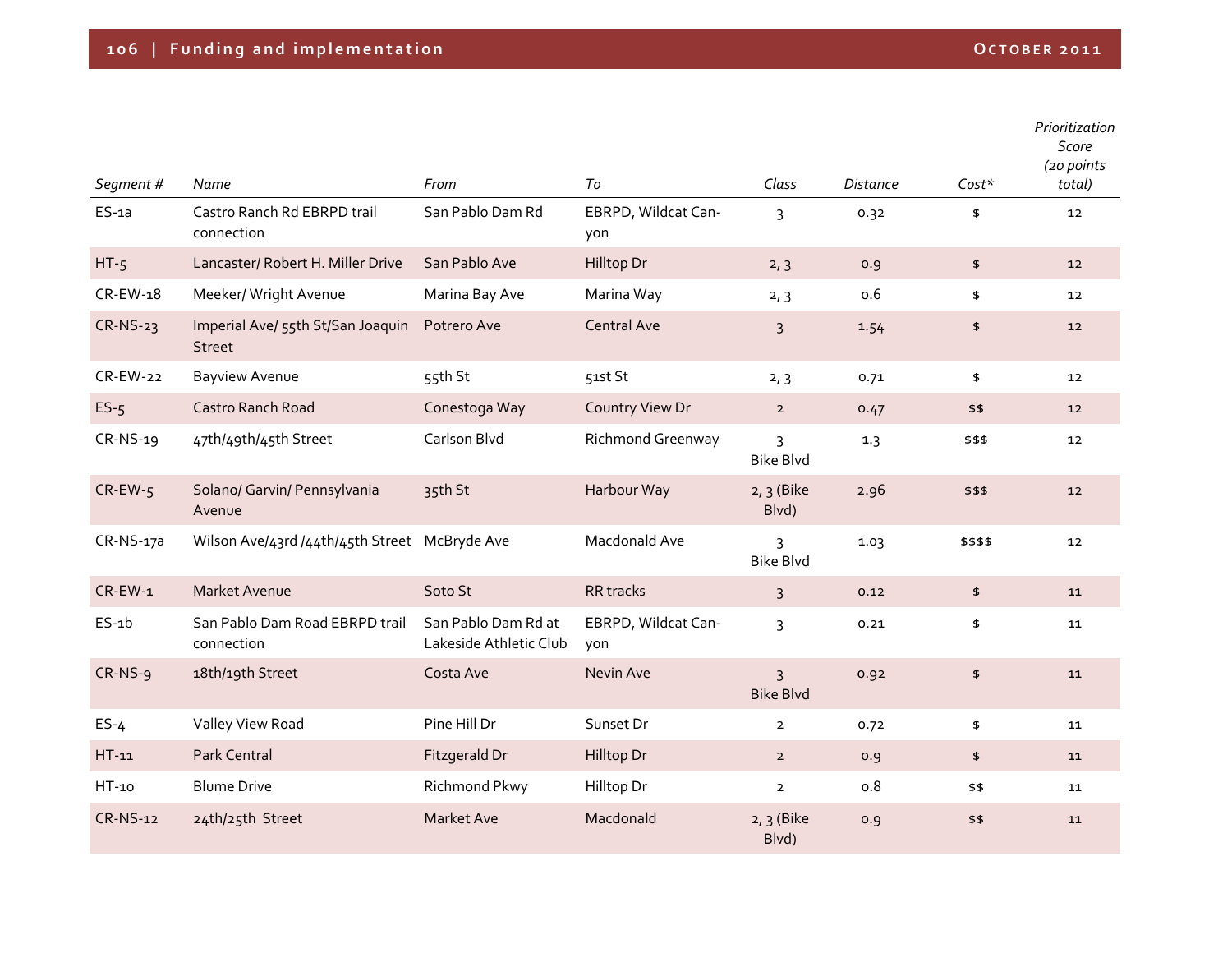| Segment #  | Name                                              | From                   | To               | Class        | <b>Distance</b> | $Cost*$  | Prioritization<br>Score<br>(20 points<br>total) |
|------------|---------------------------------------------------|------------------------|------------------|--------------|-----------------|----------|-------------------------------------------------|
| $CR-NS-18$ | 46th Street                                       | Seaver Ave             | <b>Bay Trail</b> | л.           | 0.57            | \$\$\$\$ | 11                                              |
| $CR-NS-2$  | Shared Use Path along RR ROW                      | <b>Brookside Drive</b> | Chesley Ave      | $\mathbf{1}$ | 0.68            | \$\$\$\$ | 11                                              |
| $CR-NS-16$ | 37th Street, Cerrito Avenue/38th<br><b>Street</b> | Carlson Blvd           | Garvin Ave       | 2, 3         | 1.49            | \$\$     | 10                                              |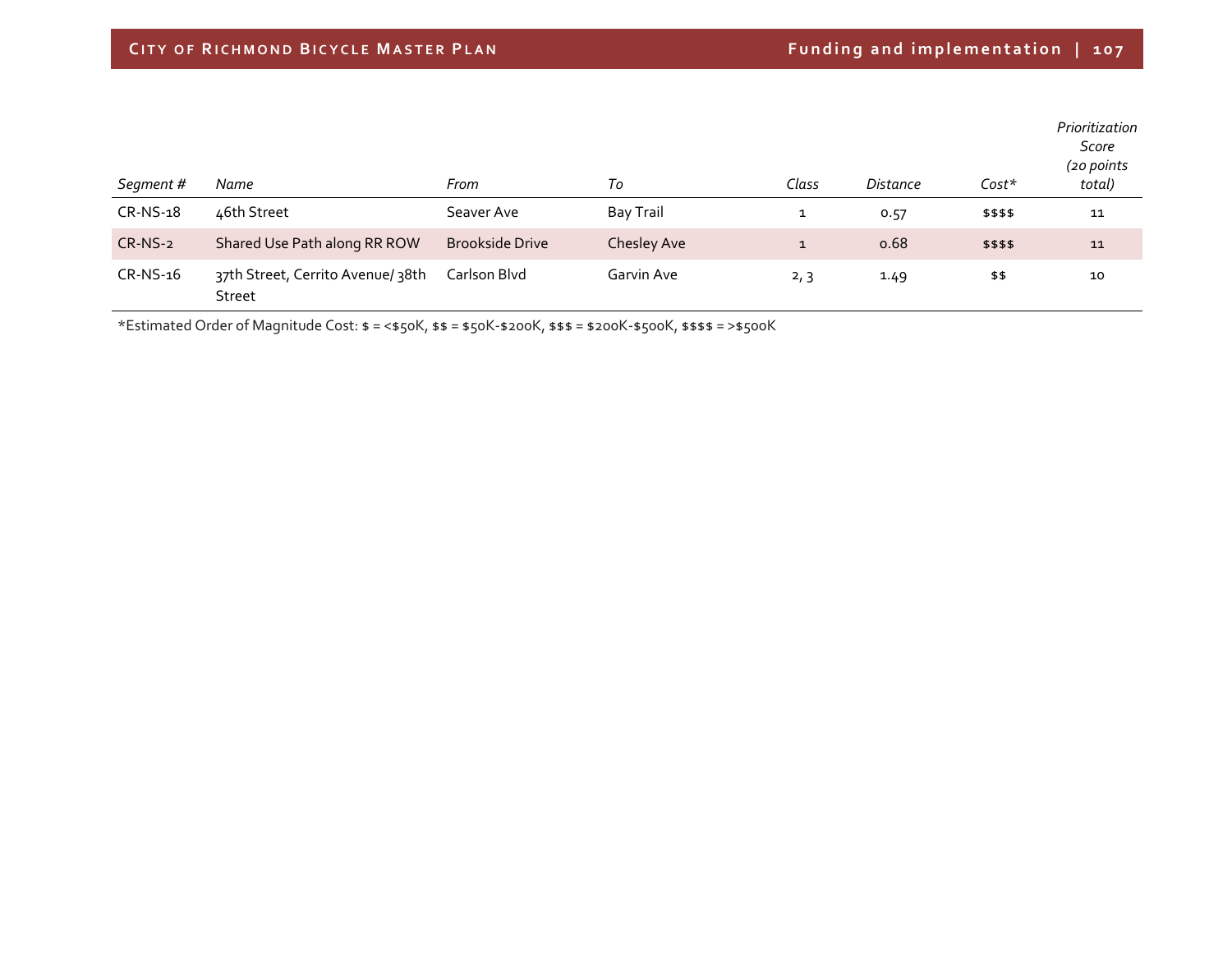### Table <sup>10</sup>‐3 | **Long‐term/Opportunistic On‐Street Projects**

| Segment#        | Name                                             | From                | To                                | Class                 | <b>Distance</b>   | $Cost*$  | Prioritization<br>Score<br>(20 points<br>total) |
|-----------------|--------------------------------------------------|---------------------|-----------------------------------|-----------------------|-------------------|----------|-------------------------------------------------|
| $CR$ -EW-11     | <b>Macdonald Avenue</b>                          | Key Blvd            | Richmond Pkwy                     | $\overline{3}$        | 2.82              | \$\$     | 16                                              |
| $CR$ -EW-13     | Wall Avenue/ 41st St/Center Ave/<br>Maine Avenue | 49th St             | 2nd St                            | $1, 3$ (Bike<br>Blvd) | 3.3               | \$\$\$\$ | 10                                              |
| CR-NS-26        | <b>Canal Boulevard</b>                           | <b>Cutting Blvd</b> | 400' north of E Rich-<br>mond Ave | 2 (SB on-<br>ly)      | 0.3               | \$       | 9                                               |
| CR-EW-16        | <b>Berk Avenue</b>                               | 49th Street         | <b>Cutting Blvd</b>               | 3                     | 0.5               | \$       | 9                                               |
| $HT-13$         | Goodrick Avenue                                  | Parr Ave            | Richmond Pkwy                     | $\overline{2}$        | 0.38              | \$       | $\overline{9}$                                  |
| $ES-2$          | Sobrante Regional Preserve Trail                 | Castro Ranch Rd     | Trail                             | $\mathbf{1}$          | 1.05              | \$\$\$\$ | 8                                               |
| <b>CR-EW-20</b> | Regatta Boulevard                                | Marina Way          | I-580 overpass                    | $\overline{2}$        | 1.64              | \$       | $\overline{7}$                                  |
| $CR$ -EW-19     | Regatta Boulevard                                | Marina Way          | Marina Bay Pkwy                   | $\mathbf{1}$          | $(0.64)$ existing | \$\$     | $\overline{7}$                                  |
| <b>CR-NS-20</b> | 51st Street                                      | East Montgomery Ave | <b>Bay Trail</b>                  | $\mathbf{1}$          | 0.22              | \$\$\$   | $\overline{7}$                                  |
| CR-NS-14        | <b>Meade Street</b>                              | Regatta Blvd        | 51st St                           | 1, 2                  | 0.83              | \$\$\$   | $\overline{7}$                                  |
| $CR-NS-4$       | RR frontage stub                                 | Richmond Pkwy       | Chesley Ave                       | $\mathbf{1}$          | 0.96              | \$\$\$\$ | $\overline{7}$                                  |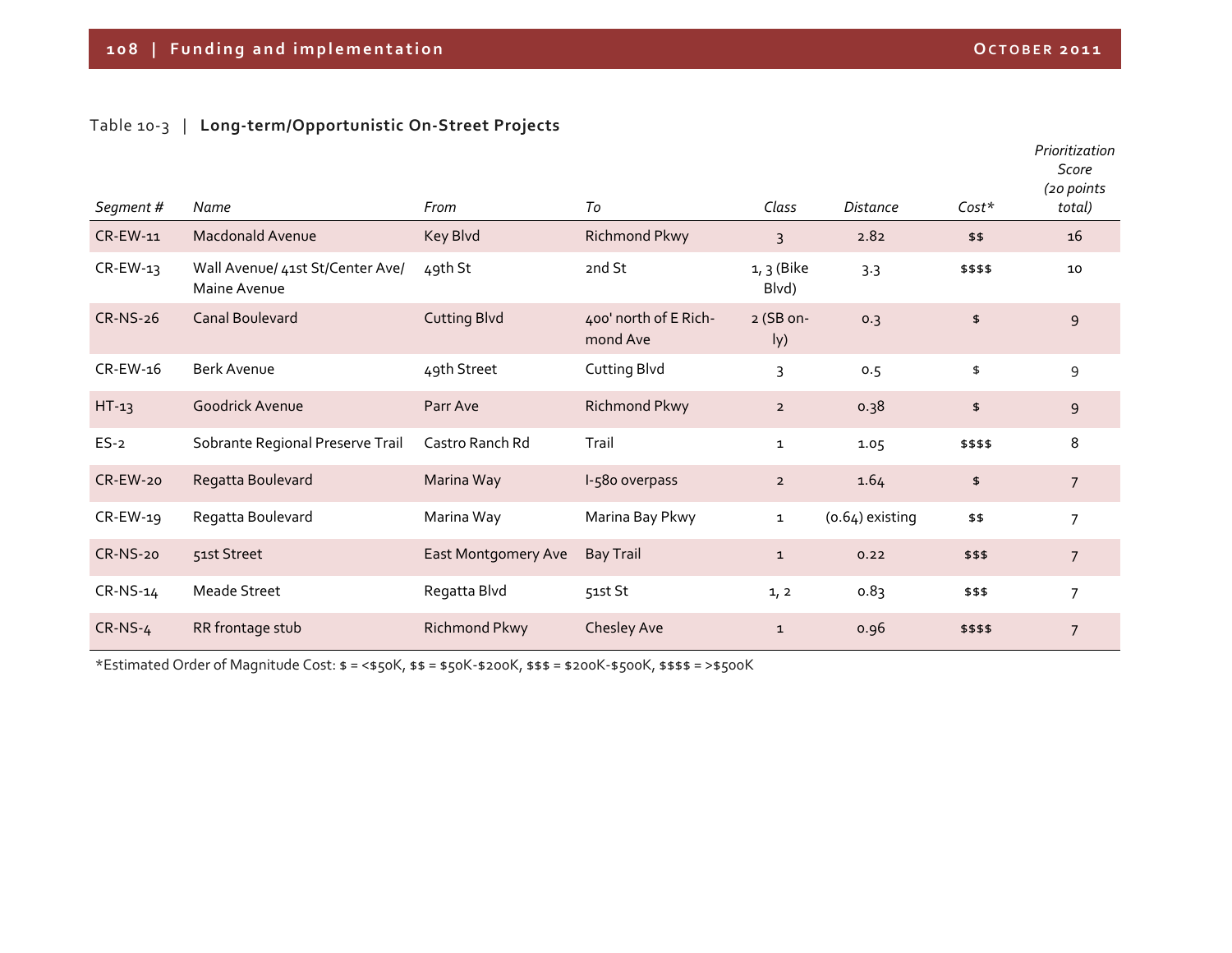### Table <sup>10</sup>‐<sup>4</sup> | **Near‐term Trail Projects**

| Segment#    | Name                                | From                                                  | To                                                           | Class        | <b>Distance</b> | $Cost*$  | Prioritization<br>Score<br>(20 points<br>total) |
|-------------|-------------------------------------|-------------------------------------------------------|--------------------------------------------------------------|--------------|-----------------|----------|-------------------------------------------------|
| $CT-5$      | <b>Cerrito Creek Trail</b>          | Southern edge of<br><b>Pacific East Mall</b>          | N/A                                                          | $\mathbf{1}$ | 0.17            | \$\$\$   | 20                                              |
| BT-10       | Pt Richmond                         | Intersection of Castro<br>St & Tewksbury Ave          | Existing trail under<br>Richmond/San Rafael<br><b>Bridge</b> | $\mathbf{1}$ | 0.9             | \$       | 18                                              |
| <b>BT-6</b> | Pt Richmond                         | Ferry Point Tunnel                                    | <b>Intersection of Garrard</b><br>Ave & Cutting Blvd         | $\mathbf{1}$ | 0.1             | \$5      | 17                                              |
| $BT-17$     | <b>Wildcat Creek Trail North</b>    | <b>Wildcat Creek Trail</b><br>western Terminus        | Richmond Parkway                                             | $\mathbf{1}$ | 1.1             | \$\$\$\$ | 17                                              |
| $BT-3$      | <b>Brickyard Cove Road</b>          | Opposite Mallard Dr                                   | <b>Garrard Blvd</b>                                          | $\mathbf{1}$ | 0.3             | \$\$\$   | 16                                              |
| $BT-22$     | Atlas Road                          | Richmond Pkwy                                         | Point Pinole Regional<br>Park                                | $\mathbf{1}$ | 1.18            | \$\$\$\$ | 16                                              |
| $BT-1$      | <b>Central Avenue</b>               | South from EBRPD<br>Class I trail along Rydin<br>Road | <b>Caltrans Class I trail</b><br>along I-580, Albany         | $\mathbf{1}$ | 0.1             | \$5      | 15                                              |
| $CT-4$      | <b>Wildcat Creek Trail Crossing</b> | Richmond Parkway                                      | N/A                                                          | N/A          | N/A             | \$\$\$   | 15                                              |
| $BT-7$      | Tewksbury/ Railroad Avenue          | Tewksbury Avenue                                      | Railroad Ave (from<br>where BT-9b ends)                      | $\mathbf{1}$ | 0.45            | \$\$\$\$ | 15                                              |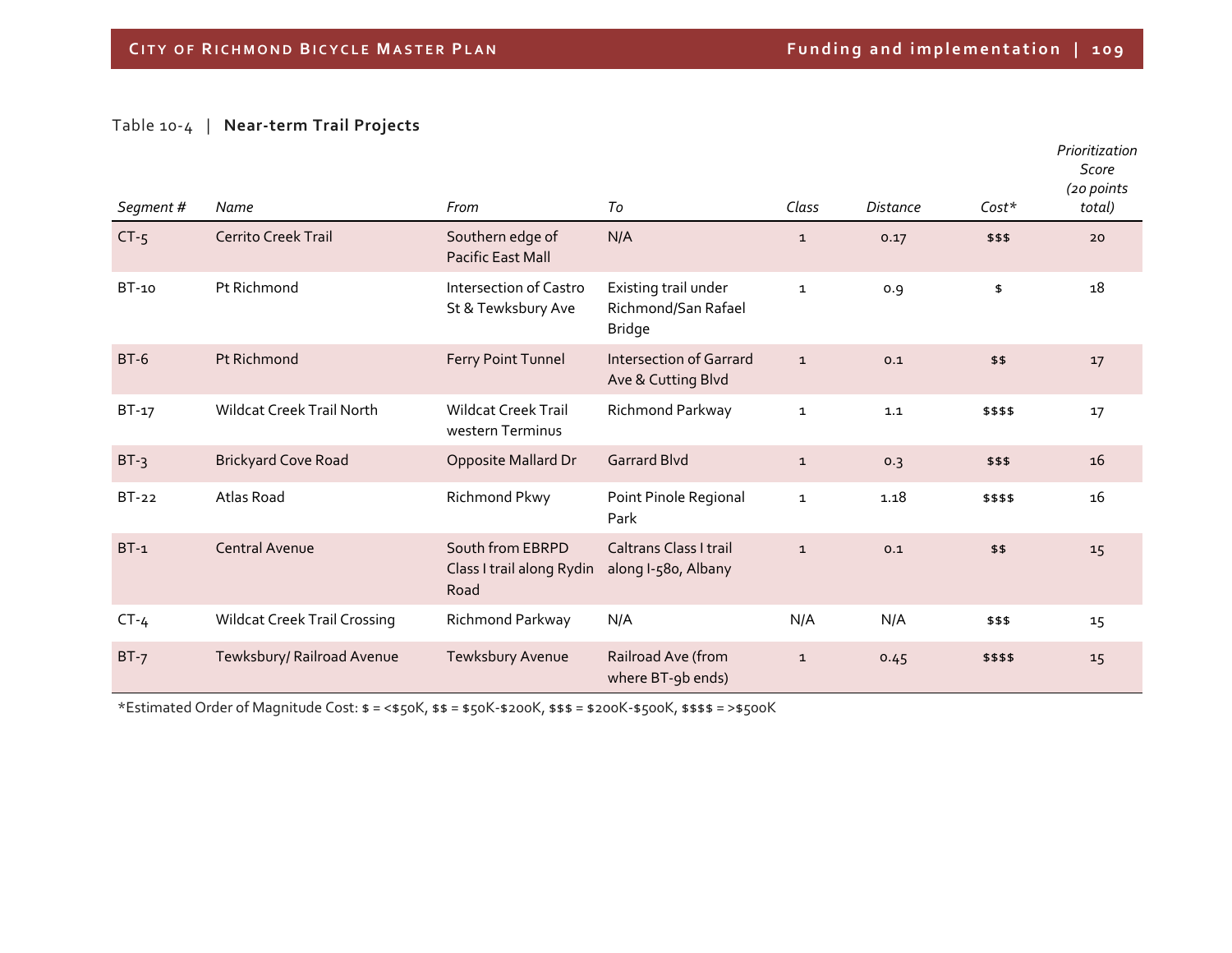### Table <sup>10</sup>‐5 | **Medium‐term Trail Projects**

| Segment# | Name                                                                                      | From                                                            | To                                                              | Class          | <b>Distance</b> | $Cost*$  | Prioritization<br>Score<br>(20 points<br>total) |
|----------|-------------------------------------------------------------------------------------------|-----------------------------------------------------------------|-----------------------------------------------------------------|----------------|-----------------|----------|-------------------------------------------------|
| BT-8b    | Richmond Avenue/ Castro Street                                                            | Railroad Ave                                                    | Tewksbury Ave                                                   | $\overline{3}$ | 0.28            | \$       | 14                                              |
| $BT-8a$  | Railroad Avenue                                                                           | Garrard Ave                                                     | Railroad Ave                                                    | $\overline{2}$ | 0.1             | \$       | 14                                              |
| $BT-13$  | Pt Molate - Pt San Pablo                                                                  | Northern boundary of<br>former Point Molate<br>Naval Fuel Depot | Southern boundary of<br>City's Point San Pablo<br>Property      | $\mathbf{1}$   | 0.54            | \$5      | 13                                              |
| $BT-2$   | S. 32nd Street connection                                                                 | Regatta Blvd                                                    | <b>Meeker Creek</b><br>(south side)                             | $\mathbf{1}$   | 0.15            | \$\$     | 13                                              |
| $BT-4$   | Brickyard Cove Road loop south of East end of Dorman Dr<br>Miller Knox Regional Shoreline |                                                                 | <b>Brickyard Cove Rd</b>                                        | $\mathbf{1}$   | 0.62            | \$\$\$   | 13                                              |
| $BT-12$  | Pt Molate                                                                                 | Shoreline of former<br>Point Molate Naval<br>Fuel Depot         |                                                                 | $\mathbf{1}$   | 1.4             | \$\$\$\$ | 13                                              |
| $BT-11$  | Pt. Richmond - Pt Molate                                                                  | North side of Rich-<br>mond/San Rafael<br><b>Bridge</b>         | Point Molate beach at<br>boundary of former<br>Naval Fuel Depot | $\mathbf{1}$   | 1.26            | \$\$\$\$ | 13                                              |
| $BT-21$  | Point Pinole Regional Shoreline                                                           | Point Pinole Regional<br>Shoreline                              | Point Wilson, Pinole                                            | $\mathbf{1}$   | 0.58            | \$\$\$\$ | 13                                              |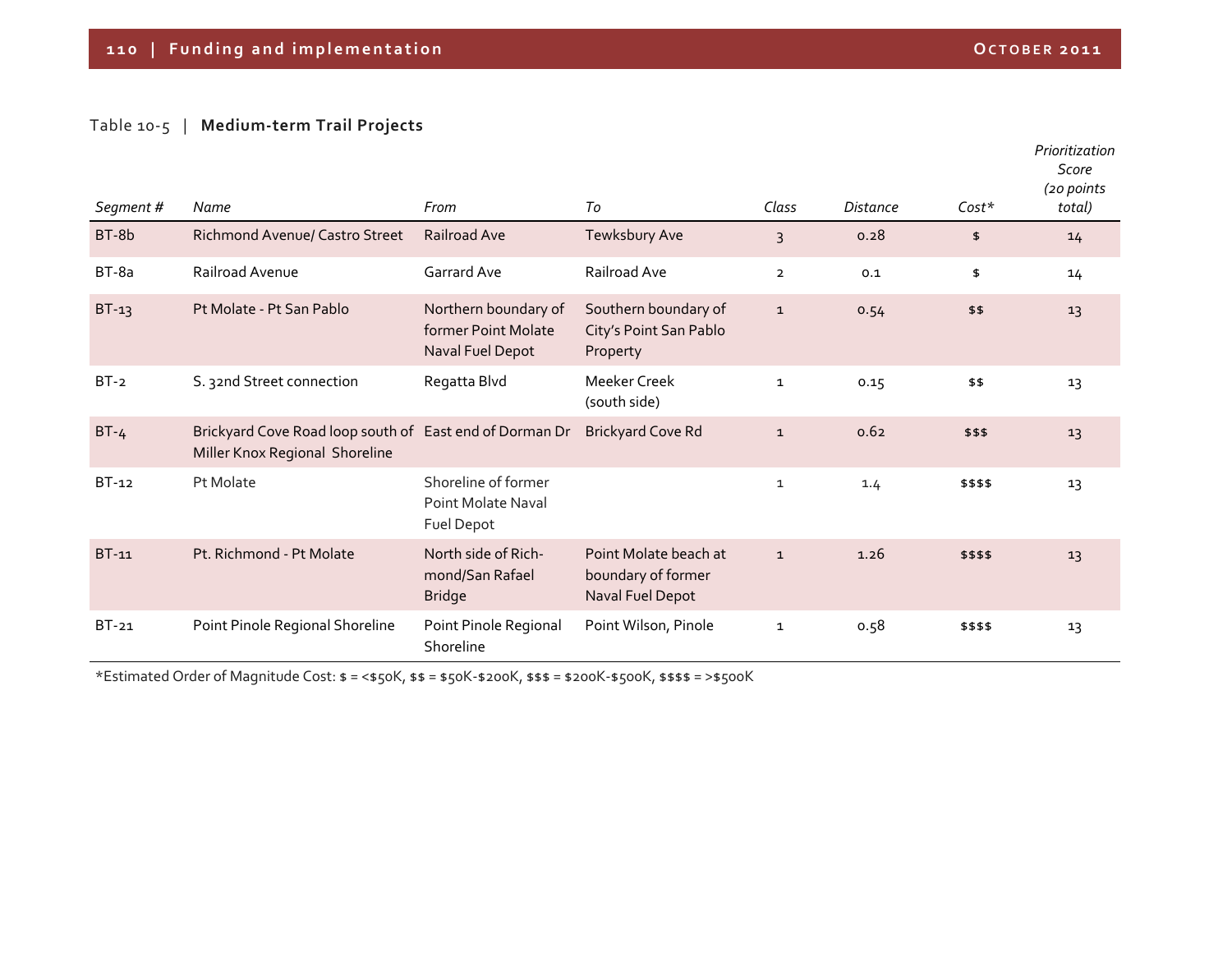### Table <sup>10</sup>‐6 | **Long‐term/Opportunistic Trail Projects**

|              |                                |                                                                             |                                                           |              |                 |          | Prioritization<br><b>Score</b><br>(20 points |
|--------------|--------------------------------|-----------------------------------------------------------------------------|-----------------------------------------------------------|--------------|-----------------|----------|----------------------------------------------|
| Segment#     | Name                           | From                                                                        | To                                                        | Class        | <b>Distance</b> | $Cost*$  | total)                                       |
| <b>BT-20</b> | Former Freethy Industrial Park | Southwest to Rich-<br>mond Pkwy                                             | North end of Goodrick<br>Ave                              | $\mathbf{1}$ | 0.94            | \$\$\$\$ | 12                                           |
| <b>BT-18</b> | Goodrick Avenue                | Richmond Pkwy north                                                         | waterfront                                                | $\mathbf{1}$ | 0.53            | \$\$\$\$ | 12                                           |
| $BT-19$      | Goodrick Avenue                | Goodrick Ave                                                                | Bay View Trail in Point<br>Pinole Regional Shore-<br>line | $\mathbf{1}$ | 0.75            | \$\$\$\$ | 12                                           |
| $BT-5$       | BNSF railroad right-of-way     | <b>Richmond Ave</b>                                                         | Keller Beach                                              | $\mathbf{1}$ | 0.33            | \$\$\$\$ | 12                                           |
| $BT-9$       | Western Drive                  | Dorman Dr                                                                   | Chevron Long Wharf                                        | 3            | $\mathbf{1}$    | \$       | 11                                           |
| $CT-3$       | <b>Wildcat Creek Trail</b>     | <b>Giant Rd</b>                                                             | City Limit                                                | $\mathbf{1}$ | 0.12            | \$\$     | 11                                           |
| $CT-1$       | <b>Brookside Trail</b>         | <b>Giant Rd</b>                                                             | City Limit/RR tracks                                      | $\mathbf{1}$ | 0.14            | \$\$     | 11                                           |
| $CT-2$       | <b>Creek Trail</b>             | $I-80$                                                                      | Contra Costa College                                      | $\mathbf{1}$ | 1.17            | \$\$\$\$ | 11                                           |
| $BT-14$      | Pt Molate - Pt San Pablo       | Point San Pablo former<br>Terminal 4                                        |                                                           | $\mathbf{1}$ | 1.53            | \$\$\$\$ | 10                                           |
| BT-16        | Point San Pablo Yacht Harbor   |                                                                             |                                                           | $\mathbf{1}$ | 0.31            | \$\$\$\$ | 10                                           |
| $BT-15$      | Pt San Pablo                   | Northern boundary of<br>City of Richmond's<br>Point San Pablo Prop-<br>erty | Point San Pablo Yacht<br>Harbor                           | $\mathbf{1}$ | 0.48            | \$\$\$\$ | 10                                           |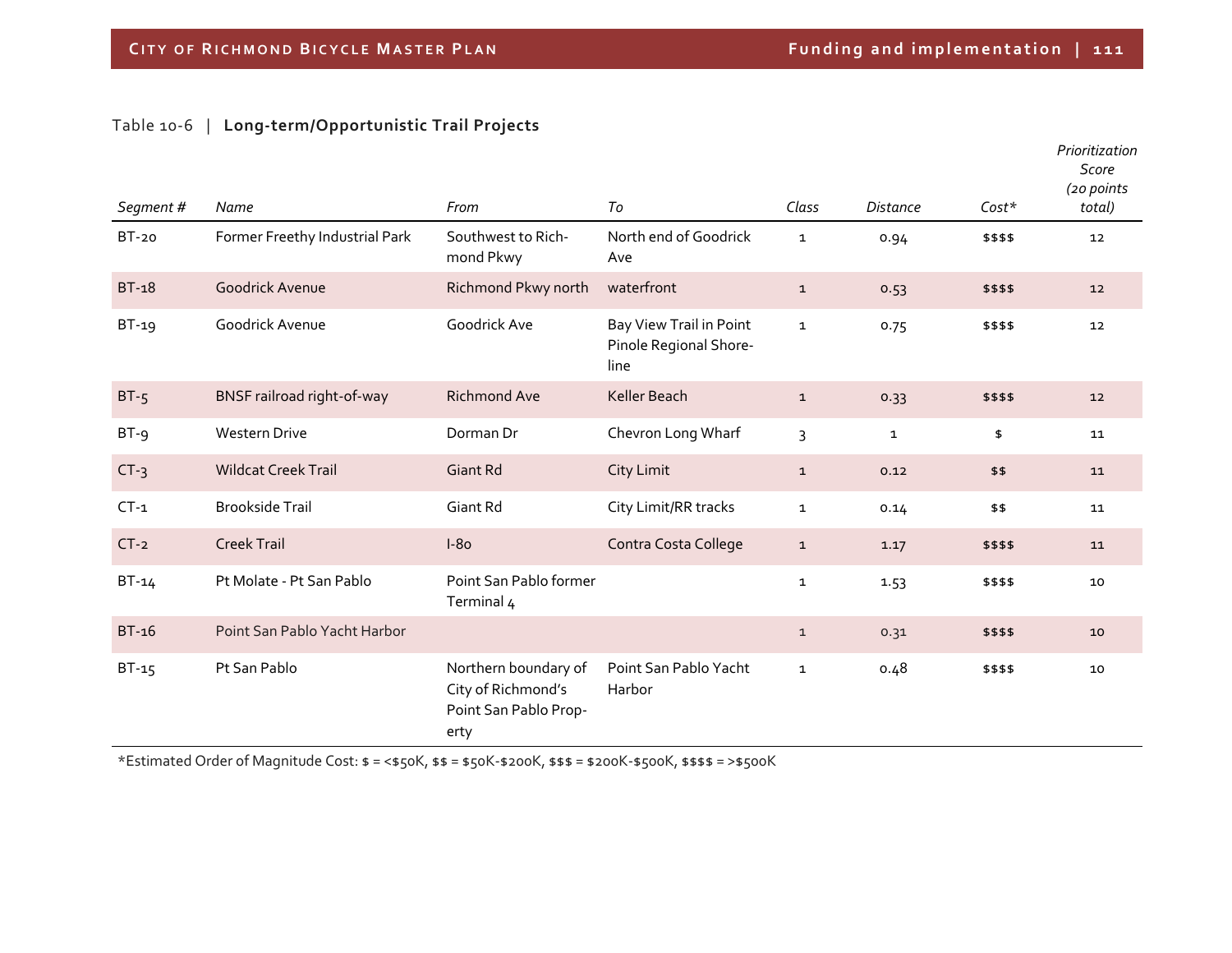### **Cost of New Bicycle Facilities**

Table 10‐7 provides <sup>a</sup> conceptual unit cost summary for the construc‐ tion of bikeway facilities in Richmond. These estimates are based on costs experienced in Richmond and other communities throughout the State, with small increases to account for engineering, construction management, inspection, and contingency costs. Actual costs may vary widely depending on the existing conditions and scope of the project. More detailed estimates should be developed following the preliminary engineering stage as individual projects advance towards implementation. Table 10‐<sup>8</sup> summarizes the estimated total costs of the entire proposed network.

For purposes of this Bicycle Master Plan, conceptual construction costs for the proposed system were based on the following assumptions:

- New Class I facilities would be constructed on generally flat rightof‐way with no grade separation and minimal grading needed giv‐ en the existing topography within the City; cost of right‐of‐way ac‐ quisition is not included.
- New Class II facilities would require minor improvements
- $\bullet$  New Class III facilities would require signing and stencils only. An adjustment to account for traffic control costs is included.
- New Class III bike boulevard facilities include costs for signing, stencils and traffic calming treatments.

Table <sup>10</sup>‐<sup>7</sup> | **Conceptual unit cost estimates for bikeway construction**

| Facility<br><b>Type</b> |                                            | <b>Improvement</b>                                                                     | <b>Estimated</b><br><b>Cost Per Mile</b> |
|-------------------------|--------------------------------------------|----------------------------------------------------------------------------------------|------------------------------------------|
| Class I                 | <b>Bike Path</b>                           | Construct Path with<br><b>Minimal Grading Needed</b>                                   | \$1.2 million                            |
| Class II                | <b>Bike Lane</b>                           | Signing/Striping Only<br>Signing/Striping with<br>Minor Improvements                   | \$20,000<br>\$80,000                     |
| <b>Class III</b>        | <b>Bike Route</b><br><b>Bike Boulevard</b> | <b>Signing Plus Stencils</b><br><b>Signing/Stencils Plus</b><br><b>Traffic Calming</b> | \$15,000<br>\$250,000                    |
|                         |                                            |                                                                                        |                                          |

\*Costs are in <sup>2011</sup> dollars, excluding right‐of‐way costs.

#### Table <sup>10</sup>‐8 | **Conceptual Cost Estimates Summary**

| <b>Facility</b><br><b>Type</b> |                       | Length of<br>Proposed<br><b>Segments</b> | <b>Estimated Cost</b><br>$(2011 \; \text{S})$ |
|--------------------------------|-----------------------|------------------------------------------|-----------------------------------------------|
| Class I                        | <b>Bike Paths</b>     | 30 miles                                 | \$36,000,000                                  |
| Class II                       | <b>Bike Lane</b>      | 32 miles                                 | \$2,560,000                                   |
| <b>Class III</b>               | <b>Bike Route</b>     | 25.8 miles                               | \$390,000                                     |
|                                | <b>Bike Boulevard</b> | 16.6 miles                               | \$4,150,000                                   |
|                                |                       | <b>Total Estimated</b>                   |                                               |
|                                |                       | Costs                                    | \$43,100,000                                  |

Construction of the Class I, II and III system would require approx‐ imately \$45.1 million, which equates to an investment of approximate‐ ly \$2.25 million per year over <sup>20</sup> years. A significant portion of the proposed system would be constructed as par<sup>t</sup> of new development or as re‐development occurs. In many cases, City of Richmond general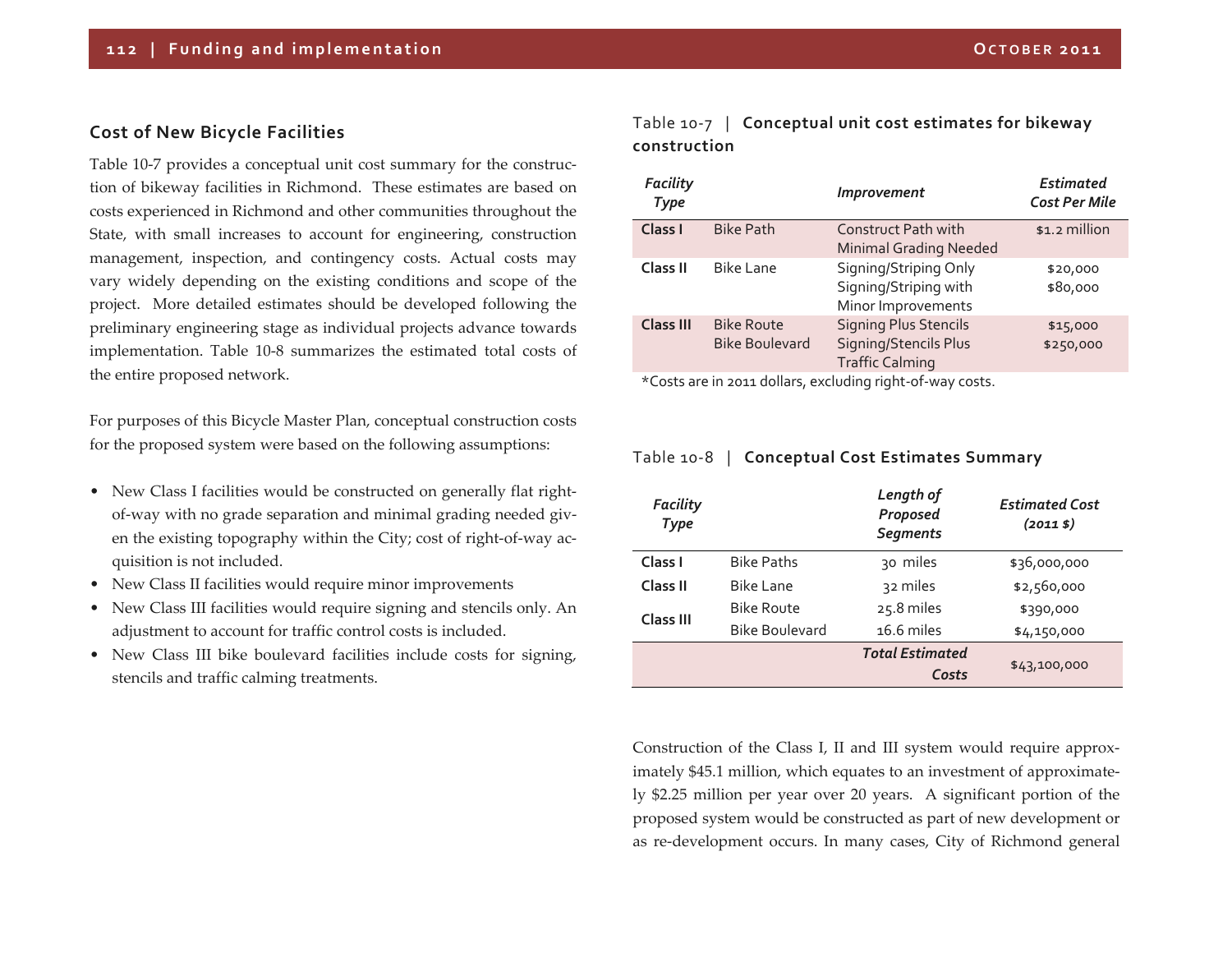fund revenues will not be required to cover these costs because (a) there are many sources of grants which should be pursued, (b) other governmen<sup>t</sup> agencies such as EBRPD plan Class I improvements and (c) bikeway improvements will be made as par<sup>t</sup> of private develop‐ ment projects. For example, virtually all of the Bay Trail segments built in Richmond during the last decade were planned, designed and built using gran<sup>t</sup> funds obtained by TRAC for use by the City of Richmond, as par<sup>t</sup> of development projects, or by EBRPD using both grants and their own sources of property tax revenues.

### **Maintenance Costs**

Multi‐use path maintenance includes cleaning, resurfacing, and re‐ striping the asphalt path, repairing bridges and other structures, clean‐ ing drainage systems, removing trash, and landscaping. While this maintenance effort may not be incrementally major, it does have the potential to develop heavy expenses if it is not done periodically. The City of Richmond is responsible for maintaining all Class I paths in the City, including most of the Bay Trail, with the following major exceptions:

### **East Bay Regional Parks District**

- Trail segments within the Regional Shoreline parks
- Wildcat Creek Regional Trail with its linkage with West County Landfill and Eastshore State Park, which includes the trail from Marina Bay to Point Isabel Regional Shoreline, Rydin Road, Isabel Street and Central Avenue from Isabel Street to the end of <sup>a</sup> 4' high fence well before Central Avenue

#### **Caltrans**

• From the Albany border to Central Avenue and west along Central Avenue to the beginning of <sup>a</sup> 4' high fence where East Bay Region‐ al Parks District becomes responsible for the maintenance

#### **Republic Services:** West County Landfill

• Seacliff Homeowner's Association: Brickyard Cove Road and Seacliff Drive frontages of the Seacliff residential development

Volunteer maintenance of Class I paths should be pursued whenever possible. Various groups have adopted sections of the Richmond Greenway who have agreed to be responsible for the upkeep of designated areas. These volunteer arrangements encourage more neigh‐ borhood awareness and community buy‐in, as well as helping to keep the Greenway in good shape.

The estimated annual maintenance expenses for Class I bike paths is approximately \$25,000 per mile. If all of the proposed bike paths were implemented, there would be <sup>a</sup> total of approximately 59 miles of Class I facilities, including the Bay Trail. The annual maintenance cost for Class I facilities is estimated at about \$1,465,000.

For Class II bike lanes, the cost consists of maintaining pavemen<sup>t</sup> markings and striping. The estimated annual cost is \$62,000 for <sup>a</sup> full build‐out of approximately 39 miles of Class II facilities.

Lastly, Class III facilities will require maintenance of bike signs located along the bike route. For approximately 48 miles of Class III bike routes at full build‐out, the annual cost is estimated at \$7,000.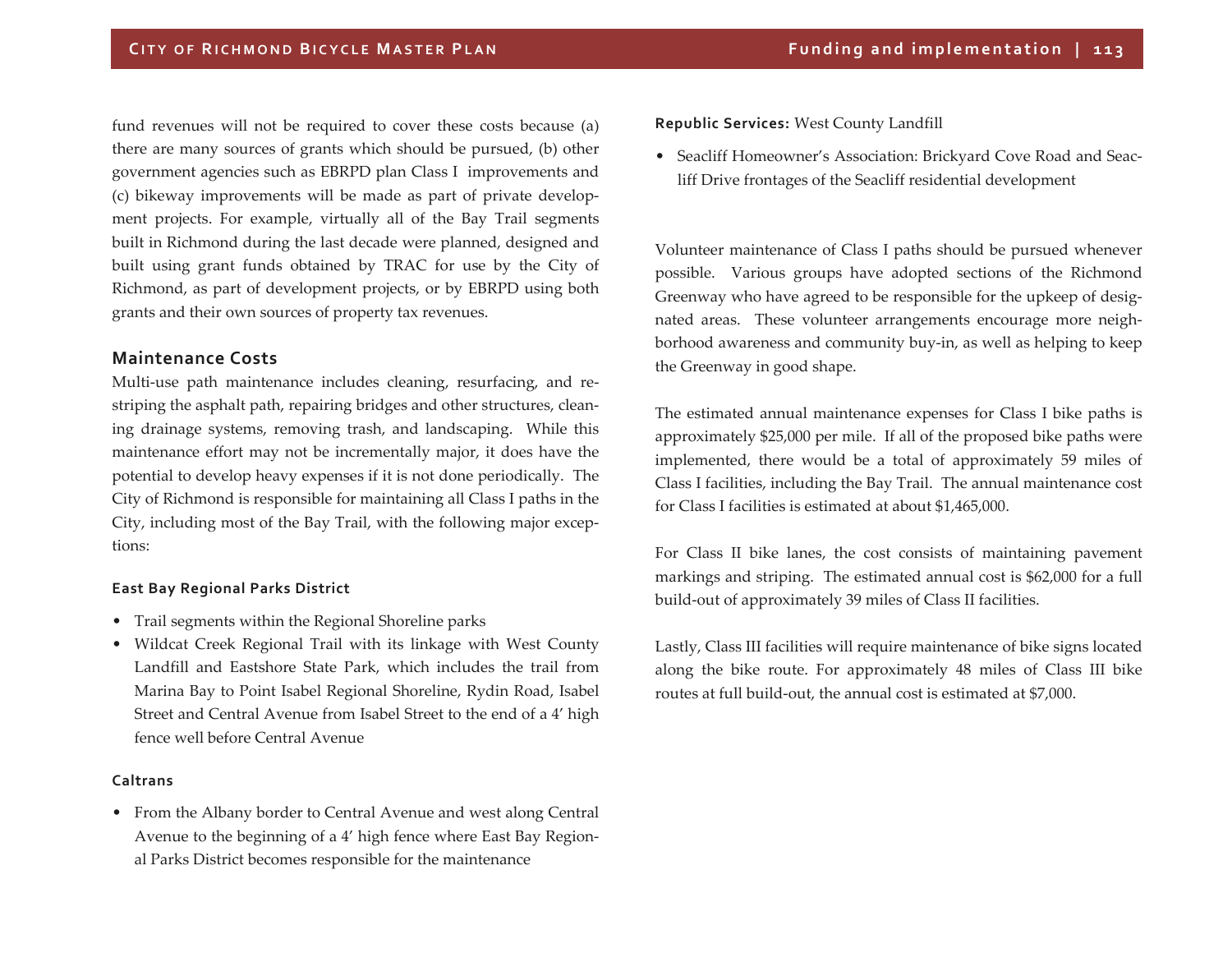#### Table <sup>10</sup>‐9 | **Conceptual Annual Maintenance Costs**

| <b>Facility Type</b> |                                                 | Length of Existing &<br><b>Proposed Segments</b> | <b>Estimated Cost</b><br>$(2010 \; \frac{1}{2})$ |
|----------------------|-------------------------------------------------|--------------------------------------------------|--------------------------------------------------|
| Class I              | <b>Bike Paths</b>                               | $58.1$ miles                                     | \$1,452,500                                      |
| <b>Class II</b>      | <b>Bike Lane</b>                                | 38.7 miles                                       | \$62,000                                         |
| <b>Class III</b>     | Bik e<br>Route/Bike<br><b>Boulevard</b>         | 47.7 miles                                       | \$7,000                                          |
|                      | <b>Total Estimated Annual Maintenance Costs</b> | \$1,521,200                                      |                                                  |

### **IMPLEMENTATION PLAN**

The City has already accomplished <sup>a</sup> grea<sup>t</sup> deal to encourage bicycling in Richmond. Richmond has the longest and most scenic section of the Bay Trail and is blessed with more shoreline than any other city in the Bay Area. In addition, the Richmond Greenway provides <sup>a</sup> critical east‐west Class I pathway connection across the center of the City. As such, the City has the potential to be <sup>a</sup> magne<sup>t</sup> for people seeking healthy lifestyles, particularly as the City's bicycle network develops.

To fully achieve the vision set forth in this Plan, close coordination among City agencies, neighboring jurisdictions, and the communityat-large will be required. The Richmond Bicycle/Pedestrian Advisory Committee will play <sup>a</sup> central role in stewarding the implementation of this Plan. The following Implementation Road Map identifies the key implementation tasks, primary responsible agencies, a recommended timeline, as well as the relative cost and priority of each task. Upon adoption, the City should craft <sup>a</sup> five‐year work plan based on this Plan.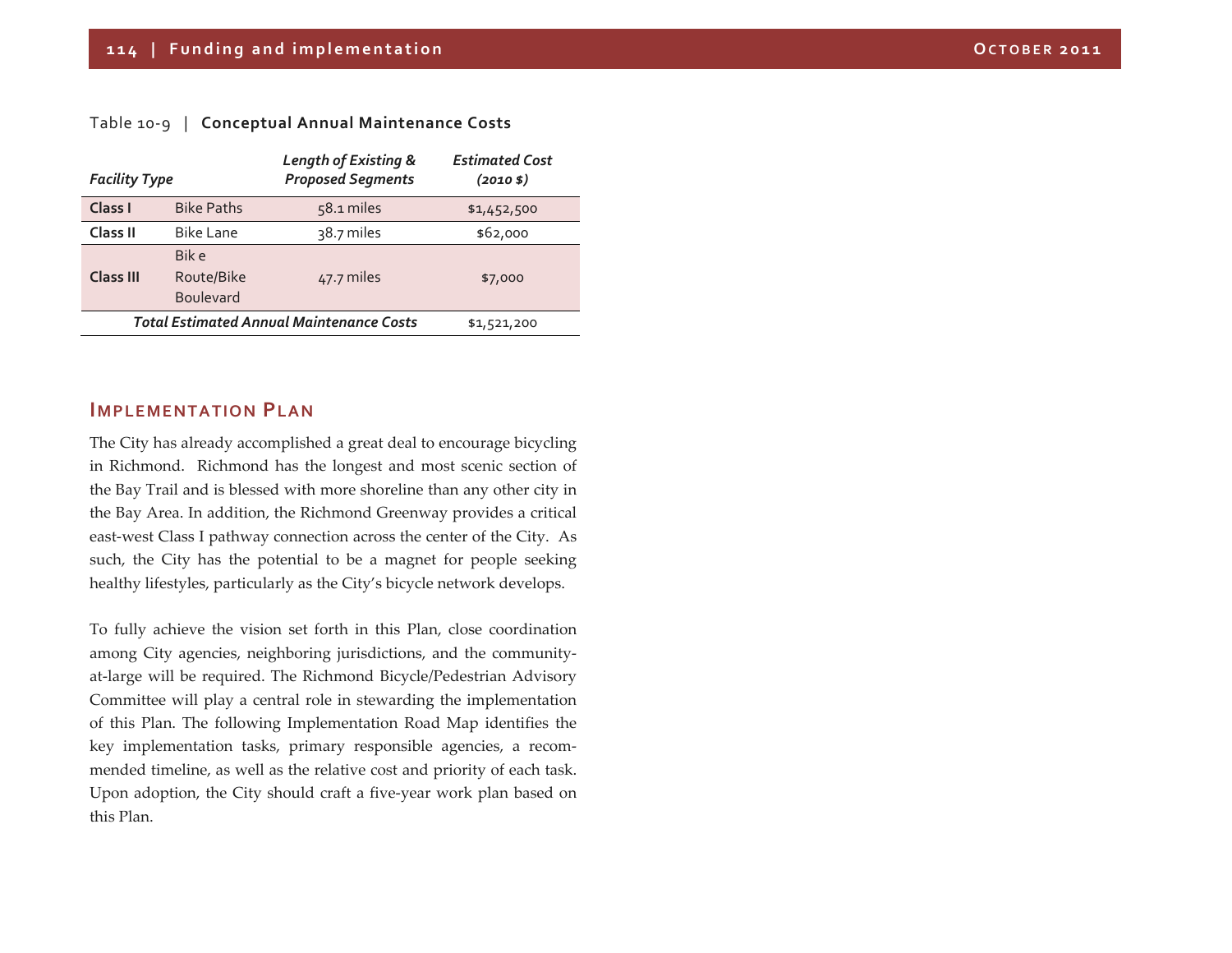#### Table 10‐10 | **Implementation Plan**

| <b>Task Type</b>                                  | <b>Task</b>                                                                                                                                                                                                   | Lead Agency/ Part-<br>ner                                     | Timeline              | Relative<br>Cost* | Relative<br>Priority | <b>Master Plan Chapter</b>                      |  |
|---------------------------------------------------|---------------------------------------------------------------------------------------------------------------------------------------------------------------------------------------------------------------|---------------------------------------------------------------|-----------------------|-------------------|----------------------|-------------------------------------------------|--|
| <b>Bicycle Network Improvements</b>               |                                                                                                                                                                                                               |                                                               |                       |                   |                      |                                                 |  |
| <b>Near-term Bikeway</b><br>Projects              | Identify priority projects for implementation<br>and pursue funding for design and construc-<br>tion.                                                                                                         | Planning Dept, Engi-<br>neering Dept, Rede-<br>velopment Dept | 5 years               | \$-\$\$\$\$       | High                 | Appendix A, "Proposed<br><b>Bicycle Routes"</b> |  |
| Medium-Term Bike-<br>way Projects                 | Ensure that medium-term bicycle projects are<br>considered as new funding sources, redeve-<br>lopment or other opportunities arise.                                                                           | Planning Dept, Engi-<br>neering Dept, Rede-<br>velopment Dept | 6-10 years            | $$ - $ $ $ $ $$   | Moderate             | Appendix A, "Proposed<br><b>Bicycle Routes"</b> |  |
| Long-term/Opportu-<br>nistic Bikeway<br>Projects  | Ensure that long-term bicycle projects are con-<br>sidered as new funding sources, redevelop-<br>ment or other opportunities arise.                                                                           | Planning Dept, Engi-<br>neering Dept, Rede-<br>velopment Dept | Ongoing-<br>Long-term | \$-\$\$\$\$       | Low                  | Appendix A, "Proposed<br><b>Bicycle Routes"</b> |  |
| <b>Bikeway Project Pri-</b><br>oritization        | Reevaluate the prioritization of projects as<br>facilities are constructed, new opportunities<br>arise, and priorities shift over time.                                                                       | Planning Dept,<br><b>RBPAC</b>                                | Annual                | \$                | Moderate             | Chapter 10, "Funding<br>and Implementation"     |  |
| Repaving                                          | Coordinate repaving projects with proposed<br>on-street bicycle improvements; prioritize re-<br>paving on streets with existing and proposed<br>facilities with poor pavement conditions.                     | Planning Dept, Engi-<br>neering Dept                          | Ongoing               | \$                | High                 | Chapter 6, "Proposed<br>Bicycle Network"        |  |
| <b>Loop Detection</b>                             | Develop a program to ensure that loop detec-<br>tors along existing and planned bikeways are<br>functioning and detect bicycles.                                                                              | Public Works Dept                                             | Ongoing               | \$                | High                 | Chapter 6, "Proposed<br>Bicycle Network"        |  |
| <b>Bicycle Network</b><br><b>Maintenance Plan</b> | As part of the City's standard roadway main-<br>tenance procedures, develop a bicycle network<br>maintenance plan which includes regular<br>sweeping so that all bikeways continue to op-<br>erate optimally. | Public Works Dept                                             | Short-term            | $$ - $$           | High                 | Chapter 6, "Proposed<br>Bicycle Network"        |  |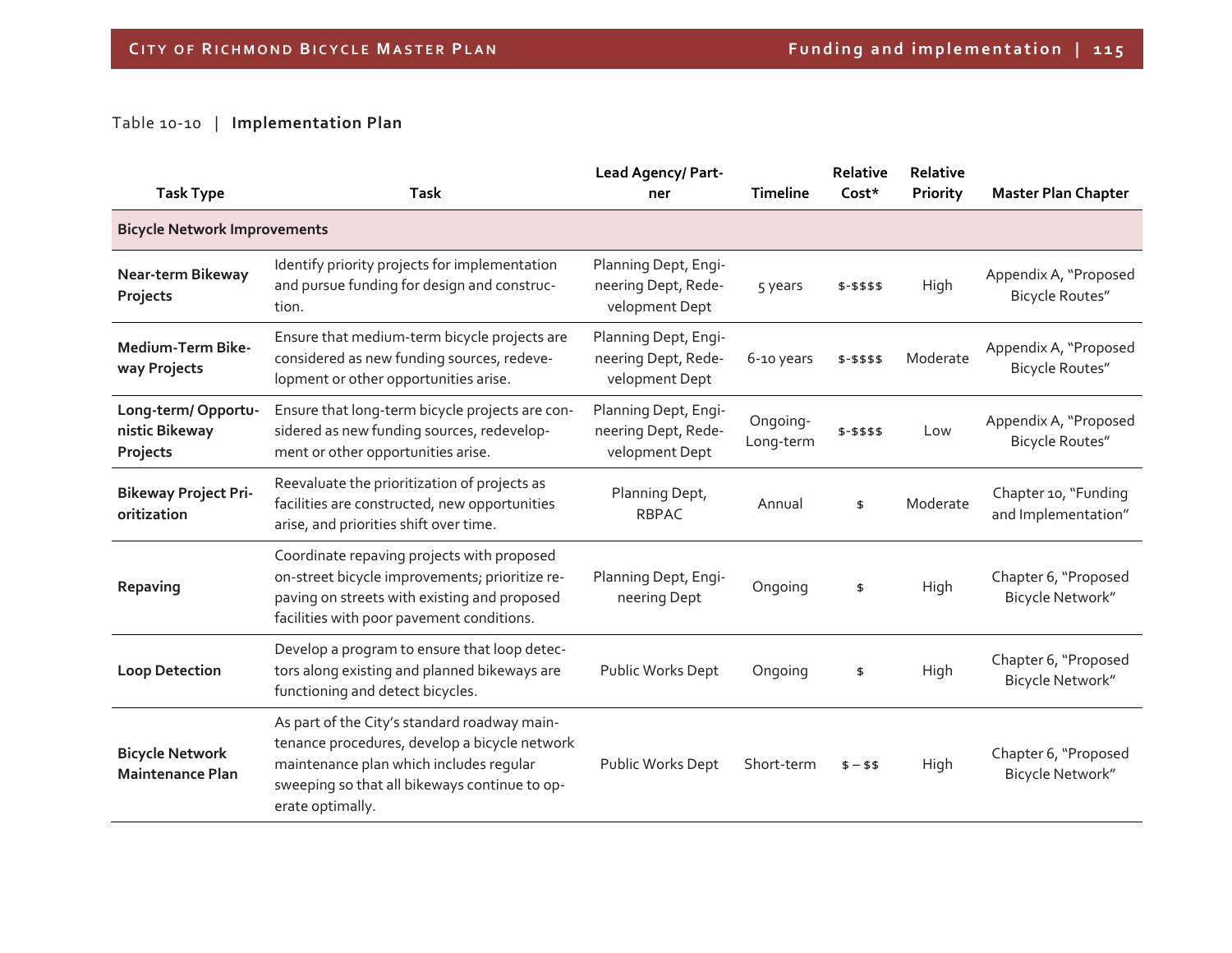| <b>Task Type</b>                                                 | <b>Task</b>                                                                                                                                                                                                | Lead Agency/ Part-<br>ner                  | <b>Timeline</b> | Relative<br>$Cost*$ | Relative<br>Priority | <b>Master Plan Chapter</b>               |
|------------------------------------------------------------------|------------------------------------------------------------------------------------------------------------------------------------------------------------------------------------------------------------|--------------------------------------------|-----------------|---------------------|----------------------|------------------------------------------|
| <b>Richmond Greenway</b><br><b>Maintenance and</b><br>Operations | Collaborate with Rails to Trails to seek grant<br>funding for a focused study on construction<br>practices and materials, and maintenance and<br>operations to help the City deter crime and<br>vandalism. | Planning Dept, Rails<br>to Trails          | Short-term      | \$                  | Medium               | Chapter 6, "Proposed<br>Bicycle Network" |
| <b>Regional Coordina-</b><br>tion                                | Coordinate with CCTA, WCCTAC, and neigh-<br>boring jurisdictions to ensure a continuous and<br>connected bicycle network throughout West<br>County.                                                        | Planning Dept,<br><b>WCCTAC</b>            | On-going        | \$                  | Moderate             | Chapter 6, "Proposed<br>Bicycle Network" |
| <b>Bicycle Parking</b>                                           |                                                                                                                                                                                                            |                                            |                 |                     |                      |                                          |
| <b>Bicycle Parking at</b><br><b>City Facilities</b>              | Pursue funds, such as a BAAQMD grant, to<br>install bicycle parking at all City facilities.                                                                                                                | <b>Planning Dept</b>                       | Ongoing         | $$ - $ $$           | High                 | Chapter 7, "Bicycle<br>Parking"          |
| <b>Bicycle Rack Program</b>                                      | Institute a program to install sidewalk racks on<br>request.                                                                                                                                               | Public Works Dept,<br><b>Planning Dept</b> | Short-term      | $$ - $$             | High                 | Chapter 7, "Bicycle<br>Parking"          |
| <b>Bicycle Parking at</b><br><b>Bus Stops</b>                    | Pursue funds, such as a Safe Routes to Transit<br>grant, to install bicycle parking at priority AC<br>Transit bus stops.                                                                                   | Planning Dept, AC<br>Transit               | Ongoing         | $$ - $ $$           | High                 | Chapter 7, "Bicycle<br>Parking"          |
| <b>Bicycle Parking Or-</b><br>dinance                            | Adopt an ordinance to require bike parking as<br>part of development projects.                                                                                                                             | <b>Planning Dept</b>                       | Short-term      | \$                  | High                 | Chapter 7, "Bicycle<br>Parking"          |
| <b>Valet Bicycle Parking</b>                                     | Consider requiring valet bike parking at large<br>events.                                                                                                                                                  | <b>Planning Dept</b>                       | Short-term      | \$                  | Moderate             | Chapter 7, "Bicycle<br>Parking"          |
| <b>Bicycle Rack Fabrica-</b><br>tion                             | Seek opportunities to design and fabricate<br>bicycle racks within the City.                                                                                                                               | Planning Dept,<br><b>RBPAC</b>             | Short-term      | \$                  | Moderate             | Chapter 7, "Bicycle<br>Parking"          |
| <b>Collisions</b>                                                |                                                                                                                                                                                                            |                                            |                 |                     |                      |                                          |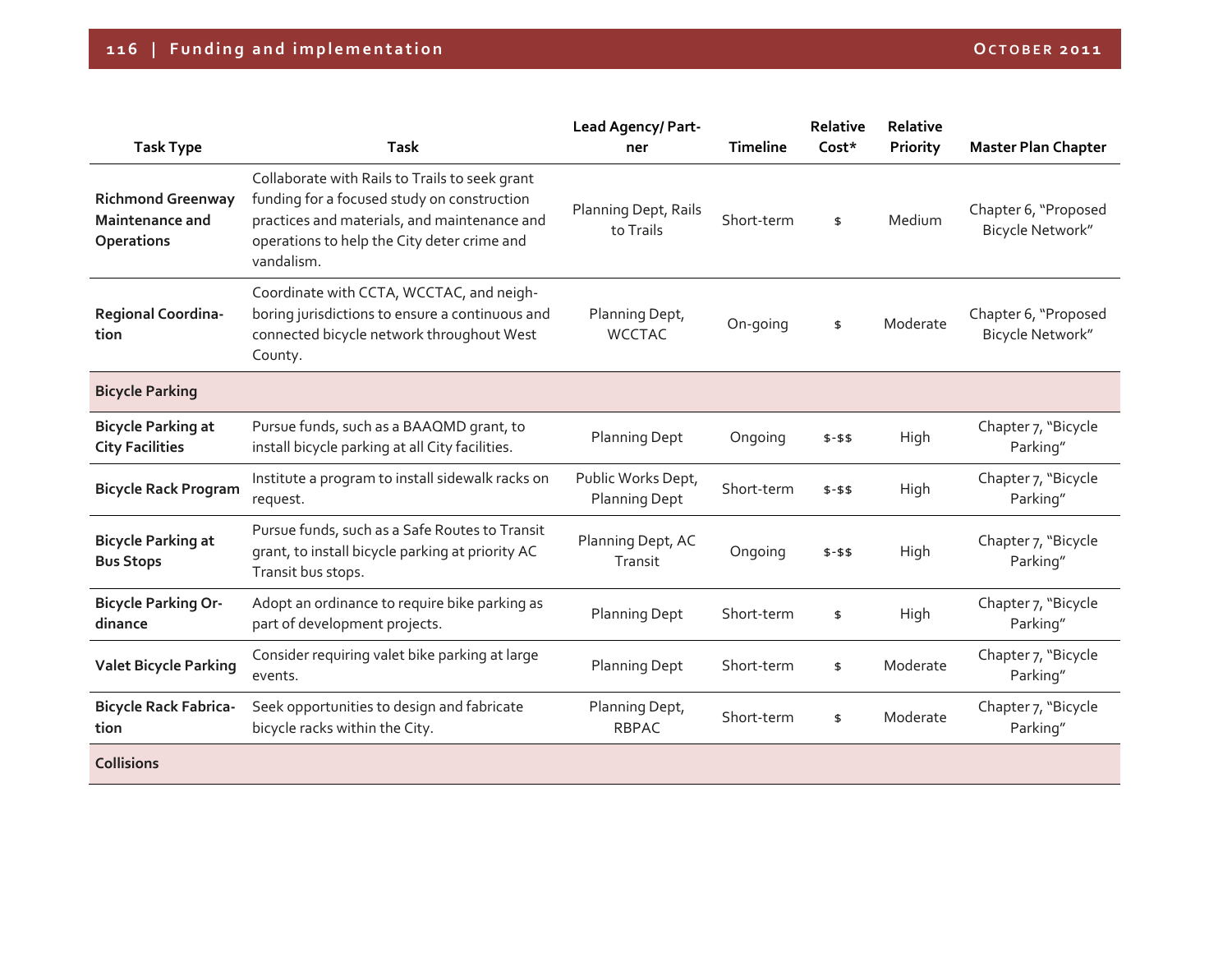| <b>Task Type</b>                                    | <b>Task</b>                                                                                                                                                            | Lead Agency/ Part-<br>ner        | <b>Timeline</b>  | Relative<br>$Cost*$ | Relative<br>Priority | <b>Master Plan Chapter</b>       |
|-----------------------------------------------------|------------------------------------------------------------------------------------------------------------------------------------------------------------------------|----------------------------------|------------------|---------------------|----------------------|----------------------------------|
| <b>SWITRS Reports</b>                               | Obtain and make available to the public stan-<br>dardized SWITRS reports for collisions in<br>Richmond involving bicyclists for the latest<br>available calendar year. | Police Dept                      | Annual           | \$                  | High                 | Chapter 8, "Collisions"          |
| <b>Trends</b>                                       | Analyze collision trends from SWITRS reports<br>and include the information in an annual traffic<br>safety report.                                                     | <b>Engineering Dept</b>          | Annual           | \$                  | Medium               | Chapter 8, "Collisions"          |
| <b>Hot Spots</b>                                    | Create and analyze maps of collision locations,<br>and seek solutions to any newly identified col-<br>lision hotspots.                                                 | <b>Engineering Dept</b>          | Annual           | \$                  | High                 | Chapter 8, "Collisions"          |
| <b>Support Programs</b>                             |                                                                                                                                                                        |                                  |                  |                     |                      |                                  |
| <b>Educational Cam-</b><br>paign                    | Develop and deliver bilingual educational<br>campaigns with bicycling safety and share-the-<br>road messages.                                                          | Engineering Dept,<br>Police Dept | Annual           | \$                  | High                 | Chapter 9, "Support<br>Programs" |
| <b>School-Related Ef-</b><br>forts                  | Partner with the school district on a variety of<br>recommended age-appropriate efforts to<br>promote bicycling among students.                                        | <b>Engineering Dept</b>          | Ongoing          | \$                  | Medium               | Chapter 9, "Support<br>Programs" |
| <b>Other Education</b>                              | Conduct other recommended educational ac-<br>tivities as funding and staff time permit.                                                                                | <b>Engineering Dept</b>          | Ongoing          | \$                  | Low                  | Chapter 9, "Support<br>Programs" |
| <b>Encouragement and</b><br><b>Promotion Events</b> | Provide support toward Bike to Work Day ac-<br>tivities and recreational events similar to Oakl-<br>and's Oaklavía.                                                    | <b>Engineering Dept</b>          | Annual           | \$                  | High                 | Chapter 9, "Support<br>Programs" |
| <b>Bicycling Maps</b>                               | Print and distribute full-color copies of maps of<br>the city's existing and proposed bikeway sys-<br>tem.                                                             | <b>Engineering Dept</b>          | Every 5<br>years | \$                  | Medium               | Chapter 9, "Support<br>Programs" |
| <b>Other Encourage-</b><br>ment and Promotion       | Conduct other recommended encouragement<br>and promotion activities as funding and staff<br>time permit.                                                               | <b>Engineering Dept</b>          | Ongoing          | \$                  | Low                  | Chapter 9, "Support<br>Programs" |